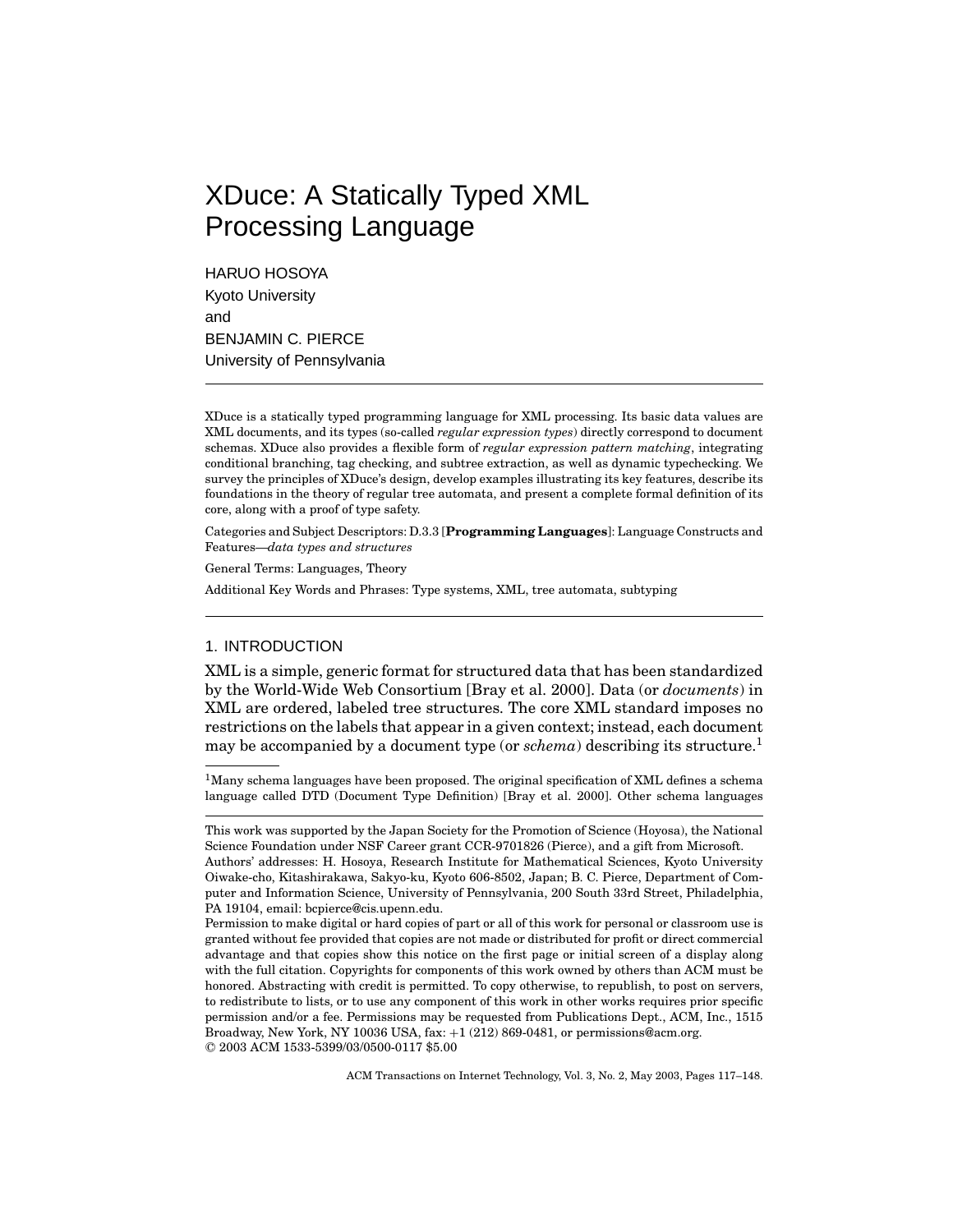The most common use of schemas by programs that manipulate XML is for *dynamic* typechecking. Applications can use *schema validators* both to ensure that their input documents actually conform to their expectations and to double-check their own outputs. A more ambitious approach that has recently drawn the attention of many researchers is *static* typechecking—using document schemas as the basis of compile-time analyses capable of ensuring that invalid documents can *never* arise as outputs or intermediate states of XML processing code [Cluet and Siméon 1998; Wallace and Runciman 1999; Sun Microsystems 2001; Asami 2000; Meijer and Shields 1999; Fernandez et al. ´ 2001; Murata 1997; Milo et al. 2000; Papakonstantinou and Vianu 2000; Hosoya and Pierce 2000].

In this article, we describe a statically typed XML processing language called XDuce (officially pronounced "transduce"). XDuce is a functional language whose primitive data structures represent XML documents and whose types—called *regular expression types*—correspond to document schemas. The motivating principle behind its design is that a simple, clean, and powerful type system for XML processing can be based directly on the theory of regular tree automata.

Tree automata are finite-state machines that accept trees, just as ordinary regular automata accept strings. The mathematical underpinnings of tree automata are well understood [Comon et al. 1999]—in particular, the problem of deciding whether the language accepted by one automaton is included in that accepted by another (which corresponds to the familiar operation of subtyping in programming languages) is known to be decidable, as are the intersection and difference of tree automata (which turn out to be very useful for pattern matching, as we describe below).

On the other hand, tree automata in full generality are quite powerful, and these worst-case complexity of these fundamental operations is correspondingly high (in particular, language inclusion checking can take exponential time in the size of the automata [Seidl 1990]). The most important choice in the XDuce design has been to accept this worst-case complexity, in return for a clean and powerful language design, rather than imposing language restrictions to reduce it. This choice entails significant work in the implementation to develop algorithms that are efficient enough for practical use; our results in this area are described in three companion articles [Hosoya et al. 2000; Hosoya and Pierce 2001; Hosoya 2003].

Another novel feature of XDuce is a powerful form of pattern matching derived directly from the type system, called *regular expression pattern matching*. Regular expression patterns combine conditional branching, tag checking, and subtree extraction. They are related to the pattern matching constructs found in many functional languages, but extend these constructs with the ability to write "recursive patterns" that precisely describe trees of arbitrary size; also, arbitrary type expressions may appear inside patterns, essentially incorporating dynamic type-analysis of tree structures into the pattern matching mechanism.

include XML-Schema [Fallside 2001], RELAX NG [Clark and Murata 2001], and DSD [Klarlund et al. 2000]. We use the word "schema" generically.

ACM Transactions on Internet Technology, Vol. 3, No. 2, May 2003.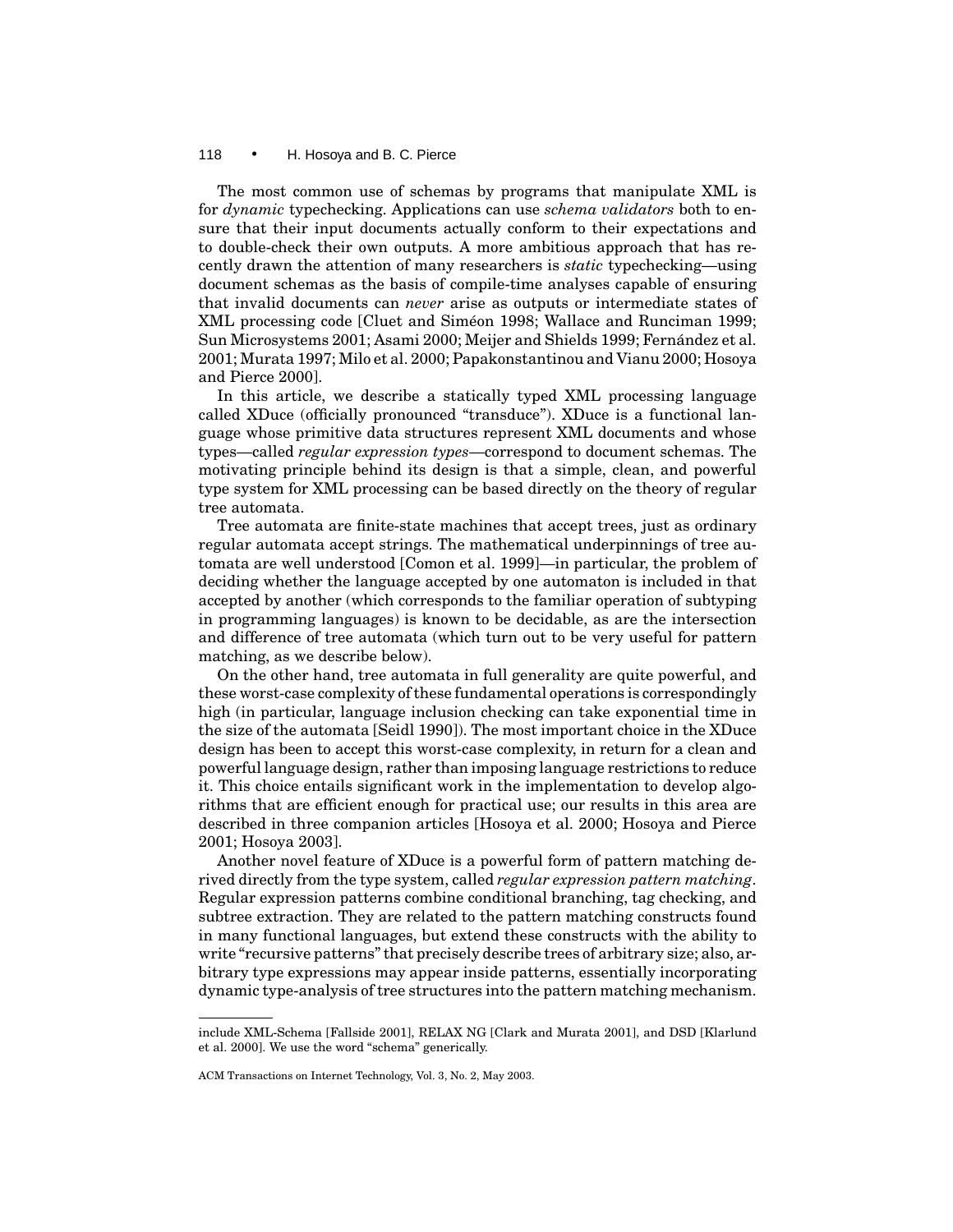In our prototype implementation of XDuce, most of the sophistication lies in the algorithms for typechecking and for analysis of patterns; the back end is a simple (and not terribly fast) interpreter. We have used this prototype to develop a number of small XML-processing applications. During this development, we often found that the typechecker discovered subtle programming mistakes that would have been quite troublesome to find by hand. For example, in XHTML, a table tag is required to have at least one tr (table row) tag in it and, if the table is empty, the table tag itself must not exist at all. It is easy to write code that violates these rules, and the static type system was helpful in detecting such mistakes early. The source code of our implementation is publically available; interested readers are invited to visit the XDuce home page at http://xduce.sourceforge.net.

In earlier work [Hosoya et al. 2000; Hosoya and Pierce 2001; Hosoya 2003], we studied the consituent features of XDuce in isolation, concentrating on semantic and algorithmic issues. The focus of this article is on the language design as a whole. We illustrate the key features of its type system and pattern matching primitives and discuss the considerations motivating their design (Sections 2 to 4), present a formal definition of the complete core language and a proof of type soundness (Section 5), discuss a range of related work (Section 6), and sketch ongoing extensions (Section 7).

# 2. BASIC CONCEPTS

This section introduces the basic features of the XDuce language: values, types, pattern matching, and functions.

# 2.1 Values

Run-time values in XDuce are fragments of XML documents. These fragments can be built from scratch or by combining smaller fragments, or can result from destructing existing values using pattern matching.

For example, consider the following XML document.

```
<addrbook>
  <person> <name> Haruo Hosoya </name>
           <email> hahosoya@kyoto-u </email>
           <email> hahosoya@upenn </email> </person>
  <person> <name> Benjamin Pierce </name>
           <email> bcpierce@upenn </email>
           <tel> 123-456-789 </tel> </person>
</addrbook>
```
A node is written as a pair of an open tag <label> and its corresponding closing tag </label>. The children of the node appear between these tags, and the order of the children of a node is significant. The above document can thus be described as a tree where the root node is labeled addrbook and contains two nodes with label person. The first person contains a name and two emails; similarly the second person contains a name, an email, and a tel. Each name, email, or tel node contains a string.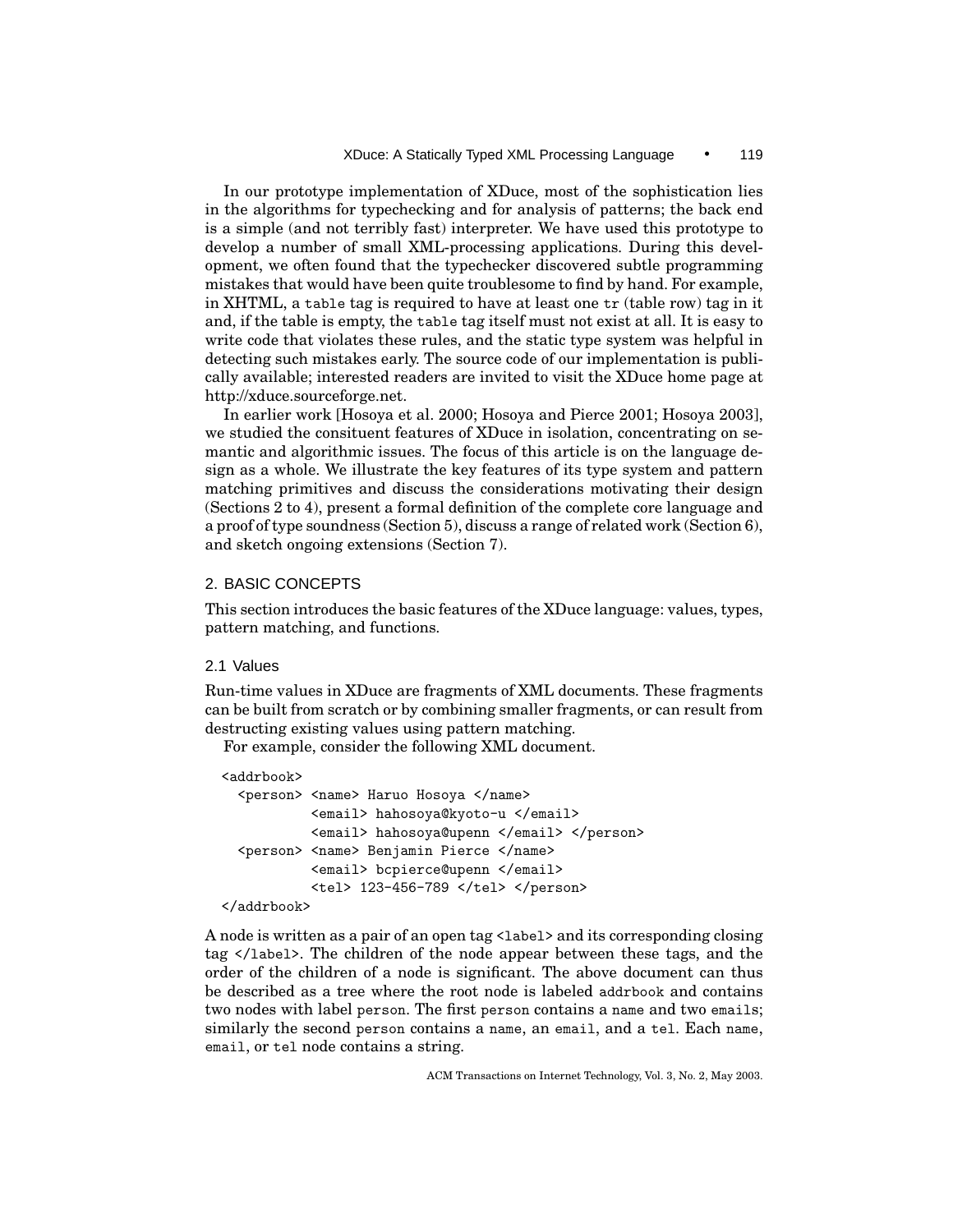To be precise, each value in XDuce is a *sequence* of *nodes*. <sup>2</sup> (I.e., the whole document above is actually a singleton sequence; the sequence of children of each node forms a single value.) XDuce provides several operations for constructing such sequences. For example, here is a fragment of program code that produces the document shown above.<sup>3</sup>

```
addrbook[
 person[name["Haruo Hosoya"],
         email["hahosoya@kyoto-u"],
         email["hahosoya@upenn"]],
 person[name["Benjamin Pierce"],
         email["bcpierce@upenn"],
         tel["123-456-789"]]]
```
An expression of the form  $1[e]$  constructs a singleton sequence of a label 1 containing a sequence resulted from evaluating the expression e. Comma is a binary operator that concatenates two sequences. Note that comma is associative—both  $(e_1,e_2)$ , e3 and e1,  $(e_2,e_3)$  produce the same sequence—we therefore drop parentheses from such expressions. String literals are written "···". In addition to these operations, we also have a constructor () for creating the empty sequence.

## 2.2 Types

Types are descriptions of sets of structurally similar values. For example, the type

```
person[name[String], email[String], tel[String]]
```
describes values consisting of the single label person containing a sequence of name, email, and tel labels, each containing a string. Now let us slightly complicate this type.

```
person[name[String], email[String]*, tel[String]?]
```
The difference between this type and the previous one is that zero or more emails can follow after the name label, as indicated by the "\*," and the tel label may be omitted, as indicated by the "?".

XDuce's types are called *regular expression types* because they closely resemble ordinary string regular expressions, the only difference being that they describe sequences of tree nodes, whereas string regular expressions describe sequences of characters. As "atoms," we have labeled types like label[T] (which denotes the set of sequences containing a single subtree labeled label), base types such as String, and the empty sequence type (). Types can be composed by concatenation (comma), zero-or-more-times repetition (\*), one-or-more-times repetition (+), optionality (?), and alternation (|, also called union).

<sup>2</sup>Supporting XML attributes in XDuce is ongoing work. See Section 7 for a related discussion.

 $^3\mathrm{The}$  XDuce implementation supports two ways of creating values: use sequence constructors or load an external XML document, for example, from the file system. For the latter case, we perform a validation check of the incorporated document against an intended type.

ACM Transactions on Internet Technology, Vol. 3, No. 2, May 2003.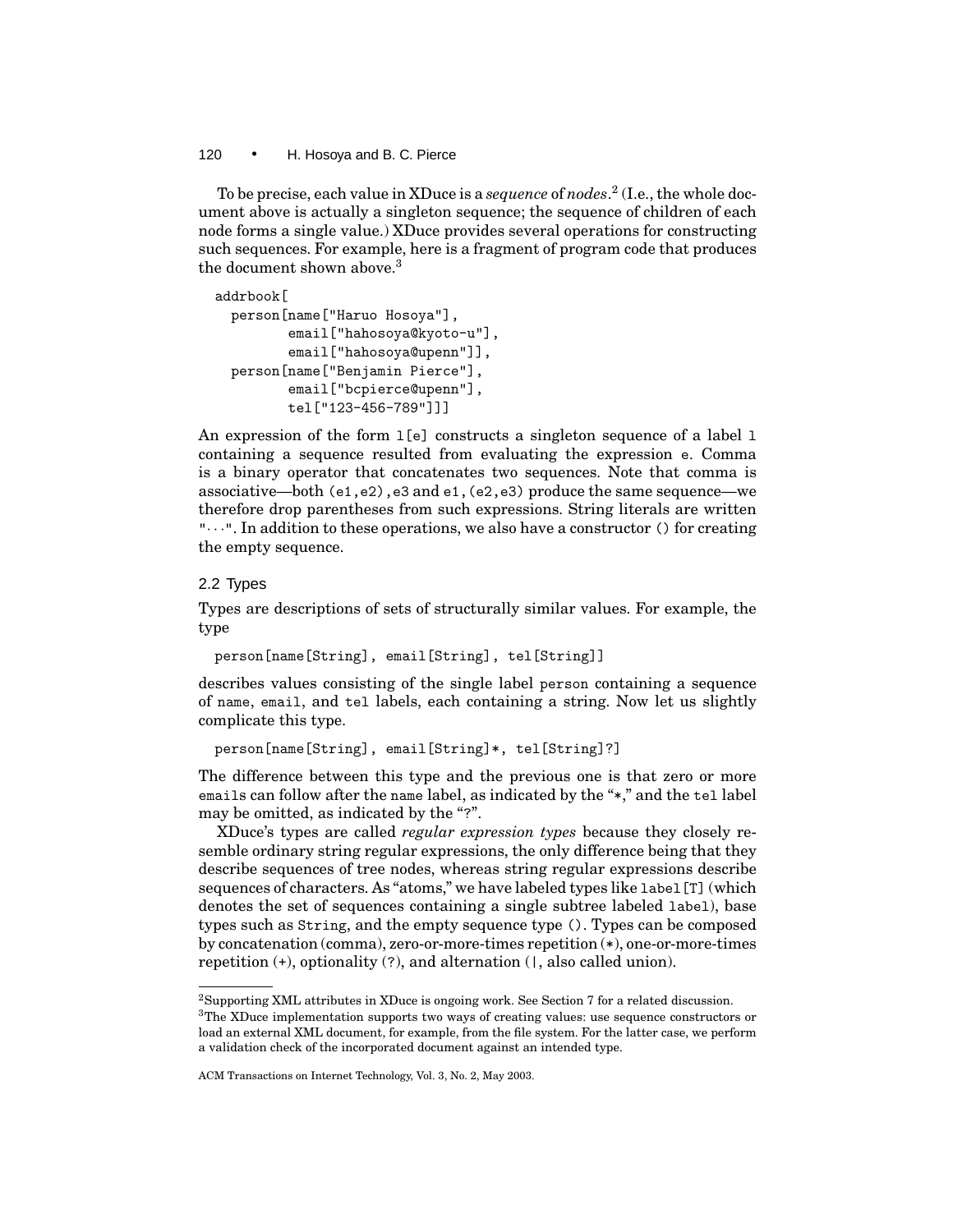Type expressions can be given names in XDuce programs by type definitions. For example:<sup>4</sup>

```
type Person = person[Name, Email*,Tel?]type Name = name[String]type Email = email [String]type Tel = tel[String]
```
That is, the type named Person is defined to be an abbreviation for the type person[Name,Email\*,Tel?], which uses Name, Email, and Tel to refer to the types associated with these names. Type definitions are convenient for avoiding repetition of large type expressions in programs. More importantly, though, they may be (mutually) recursive; we will discuss this possibility further in Section 3.1.

# 2.3 Typechecking

XDuce uses types for various purposes. The most important is in checking that the values that may be consumed and produced by each function definition are consistent with its explicitly declared argument and result types. For example, consider the following function definition.

```
fun make_person (val nm as String)(val str as String) : Person =
 person[name[nm],
        (if looks_like_telnum(str) then tel[str] else email[str])]
```
The first line declares that the function make person takes two parameters nm and str of type String and returns a value of type Person. (The val keyword in the function header is a signal that the following identifier is a bound variable.) In the body, we create a tree labeled person that contains two subtrees. The first is labeled name and contains the string nm. The second is labeled either tel or email, depending on whether the argument str looks like a telephone number or an email (according to some function looks like telnum defined elsewhere). The typechecking of this function proceeds as follows. From the type String of the variables nm and str, we can easily compute the type of each expression in the body. A labeled expression has a labeled type; a concatenation expression has the concatenation of the types of the subexpressions; an if expression has the union of the types of the then and else branches. As a result, the type of the whole body is this:

```
person[name[String], (email[String] | tel[String])]
```
Finally, we check that this type is a subtype of the annotated result type Person.

<sup>&</sup>lt;sup>4</sup>Again, the XDuce implementation supports two ways of declaring types: use type definitions in the XDuce native syntax or import existing DTDs from the external environment. Note that our types are more general than DTD, for example, we allow the same label to have different contents depending the context. See Section 3.3 for a related discussion. Also, note that type definitions declare type names, not labels. Indeed, labels do not have to be declared at all (like record labels or Lisp's atomic symbols).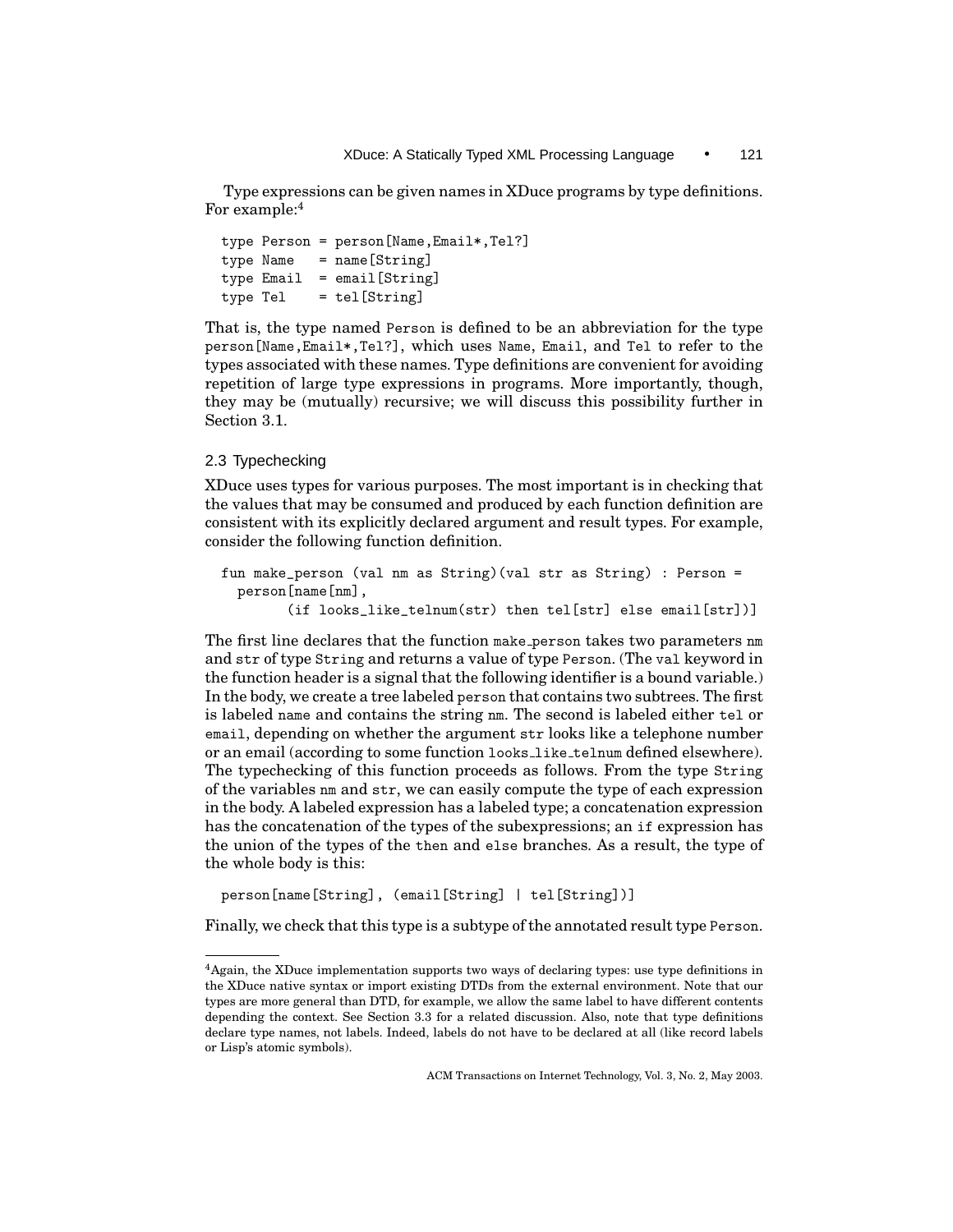The next question, then, is when two types are in the subtype relation. The standard answer would involve giving a collection of subtyping laws corresponding to some intuitive notion of inclusion between sets of members. However, our types based on regular expressions yield many algebraic laws (including associativity of concatenation and union, commutativity of union, distributivity of union over concatenation or labelling) and all of these play crucial roles in XML processing as described in our previous paper [Hosoya et al. 2000]; enumerating all these laws as rules would make the specification rather complicated. We therefore adopt a more direct strategy: we first define which values belong to each type (the details are straightforward; see Section 5). We then say that one type is a subtype of another *exactly* when the former denotes a subset of the latter.<sup>5</sup>

This "semantic definition" yields a subtyping relation that is both intuitive and powerful. For example, consider again the type from the example just above and the Person type from the previous section. These types are syntactically quite different. But we can easily check that they fall in the subtype relation, since, in the first type, the sequence after the name is either one email (followed by no tel) or one tel (preceded by zero emails); both of these cases are also described by the second type.

The remaining question is how efficiently we can check subtyping. We know, from the theory of finite tree automata, that this decision problem takes exponential time in the general case. However, by choosing appropriate representations and applying a few domain-specific heuristics, we can obtain an algorithm whose speed is quite acceptable in practice. This algorithm is described in detail in Hosoya et al. [2000].

In the example above, the subtype checker was invoked to verify that the actual type of a function's body is a subtype of the programmer-declared result type. Another use of subtyping is in checking the type of an argument to a function call against the parameter type given by the programmer. For example, if we have the function definition

```
fun print_fields (val fs as (Name|Tel|Email)*) : () =
...
```
we can apply it to an argument of the following type:

Name, Email\*, Tel?

Note, again, that, though they are syntactically quite different, the argument type and the parameter type are in the subtype relation (the ordering constraint in the argument type is lost in the parameter type, yielding a strictly larger set).

<sup>5</sup>We should note a somewhat special fact about XDuce's type system that makes this direct construction attractive. Since XDuce is a first-order language (functions cannot be passed as arguments to other functions), the type system does not need to deal with arrow types, unlike most functional languages. The absence of arrow types greatly simplifies the semantics of types in XDuce. Recently, however, Frisch et al. [2002] have shown how the semantic construction can be extended to include arrow types.

ACM Transactions on Internet Technology, Vol. 3, No. 2, May 2003.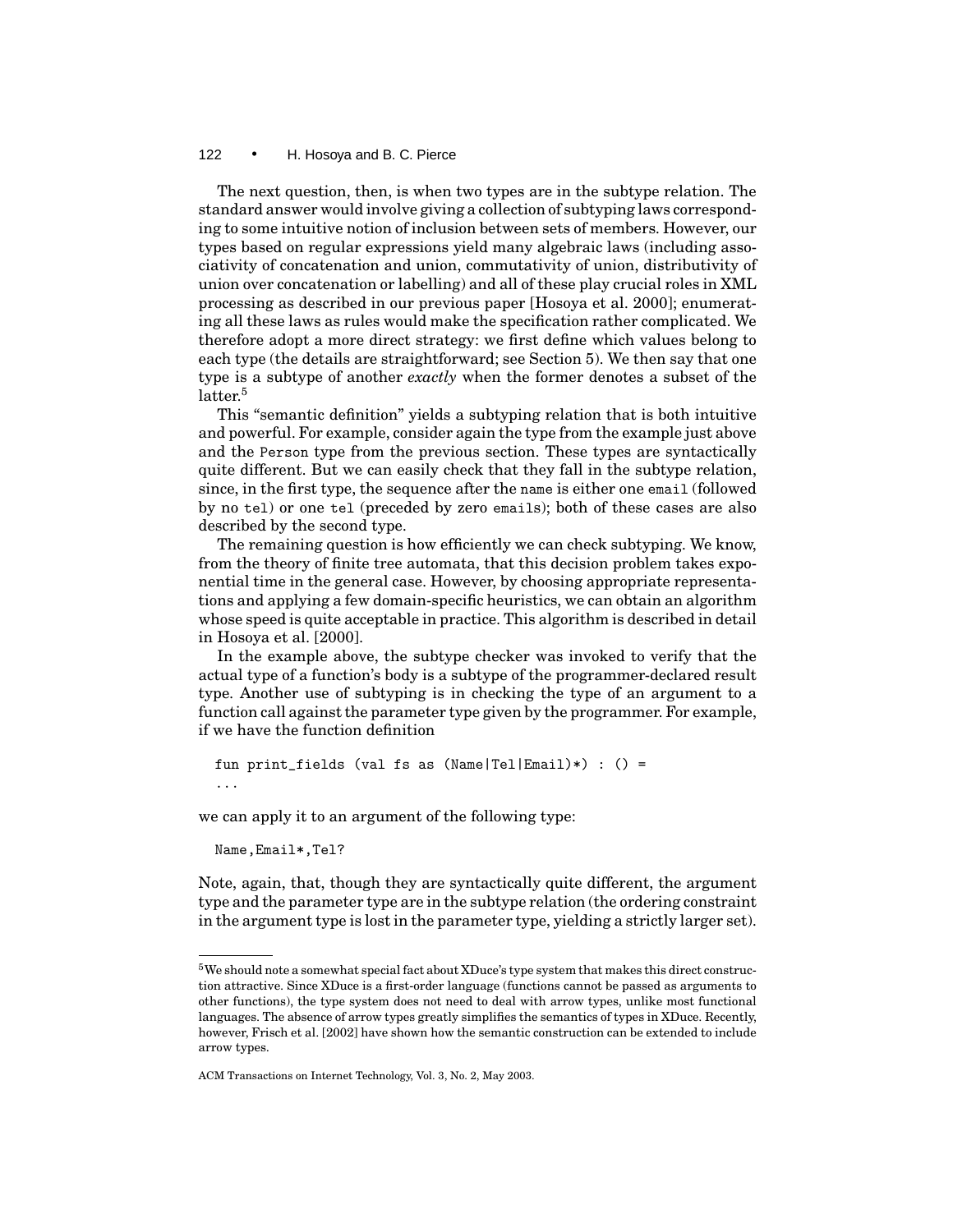# 2.4 Pattern Matching

So far, we have focused on building values. We now turn our attention to decomposing existing values by pattern matching.

As a simple example, consider the following pattern match expression for creating a URL string from a value labeled with the protocol name. (The binary operator ^ is a string concatenation.)

```
match v with
    www[val s as String] \rightarrow "http://" \hat{ } s
  | email[val s as String] -> "mailto:" ^ s
  | ftp[val s as String] -> "ftp://" ^ s
```
This pattern match branches depending on the top label (www, email, or ftp) of the input value and evaluates the corresponding body expression, which prepends the appropriate string to the variable s, which is bound to the content the label in the input value v.

In general, a pattern match expression takes an input value and a set of clauses of the form "pattern  $\rightarrow$  expression." Given an input value, the pattern matcher finds the first clause whose pattern matches the value. It extracts the subtrees corresponding to bound variables in the pattern and then evaluates the corresponding body expression in an environment enriched with these bindings.

Patterns can be nested to test for the simultaneous presence of multiple labels and extract multiple subtress. For example, the pattern

```
person[name[val n as String], email[val e as String]]
```
matches a person label whose content is a name label followed by an email label. Also, the logical-or can be expressed by the union operator

email[val s as String] | tel[val s as String].

Indeed, XDuce patterns have *exactly* the same form as type expressions, except that they may include variable binders of the form "val  $x$  as  $pattern$ " (which matches the input value against pattern as well as binding the variable x to the whole value). We demand that, for any input value, a pattern yields exactly one binding for each variable (we call this condition *linearity*. See Section 5.4.2 for the precise definition.) Thus, a pattern like

email[val e as String] | tel[val t as String]

or

email[val e as String]\*

is forbidden.

Since patterns are just types decorated with variable binders, we can even use patterns to perform dynamic typechecking. For example, the pattern

```
person[Name, Email+, Tel+]
```
matches the subset of elements of Person that contain a value of type Name followed by one or more values of type Email and then one or more

```
ACM Transactions on Internet Technology, Vol. 3, No. 2, May 2003.
```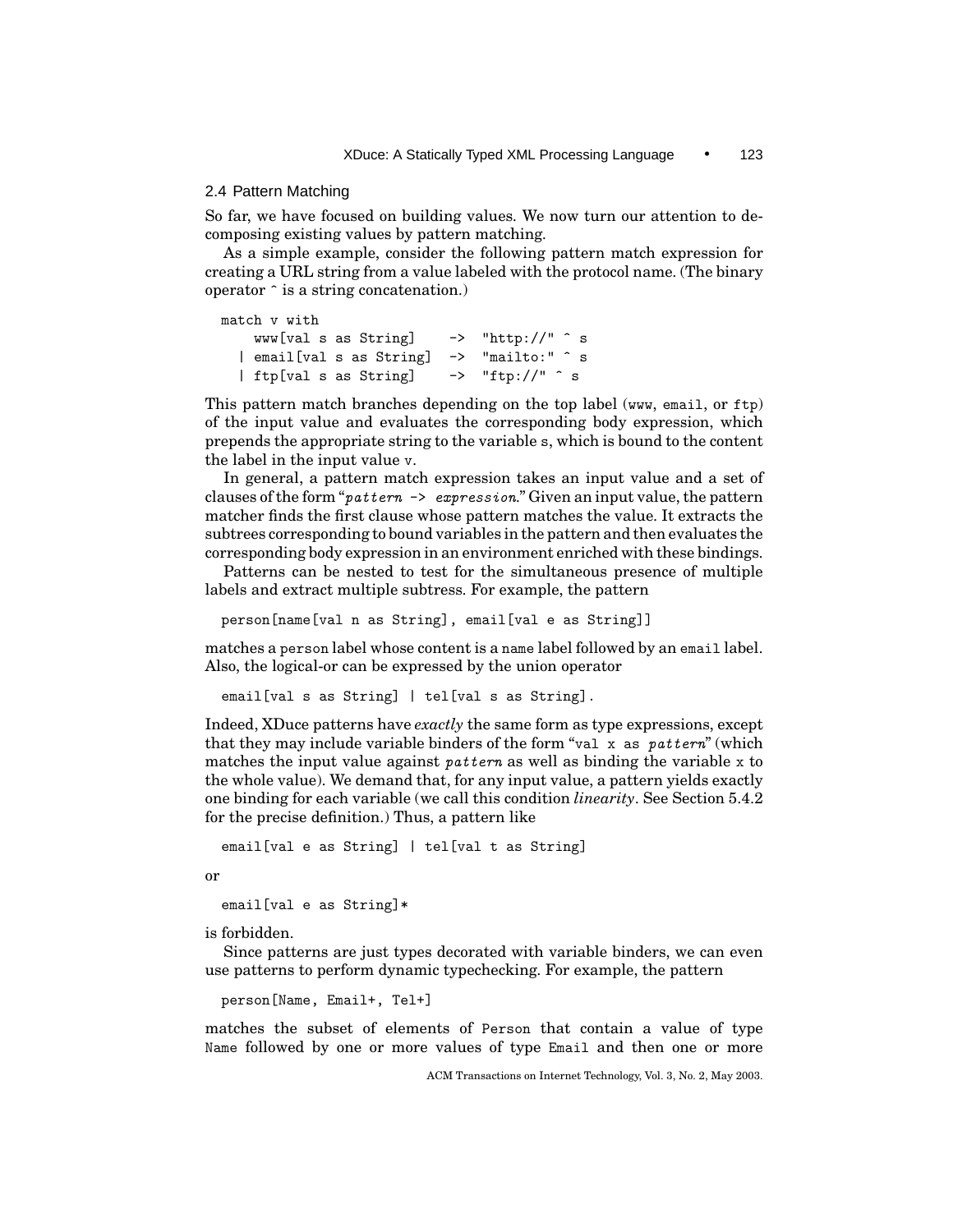values of type Tel. This capability is beyond the expressiveness of pattern matching facilities in conventional functional languages such as ML and Haskell.

XDuce's pattern matching has a "first-match" semantics. That is, a pattern match expression tries its clauses from top to bottom and fires the first matching one. This semantics is particularly useful to write default cases. For example, in the following pattern match expression

```
match v with
   person[name[val n as String], Email+, Tel+] -> ...
 | person[name[val n as String], Any] -> ...
```
the first clause matches when the input person value contains both emails and tels, and the second clause matches otherwise. (Any is a type that matches any values. See Section 3.2.) If such overlapping patterns were not permitted, we would have to rewrite the second pattern so as to negate the first one, which would be quite cumbersome.

What if none of the clauses match? XDuce performs a static exhaustiveness check so that such a failure can never arise. In Section 4, we discuss in detail various static checks on patterns, including exhaustiveness (every value is matched by some clause), irredundancy (every clause can match some value, so that every clause body is reachable) and nonambiguity (every pattern yields a unique binding for every value that it matches).

## 2.5 A Complete Example

Let us now look at a small but complete program. The task of this program is to create, from an address book document, a telephone book document by extracting just the entries with telephone numbers.

We first show the type definitions for input documents (partly repeated from above)

```
type Addrbook = addrbook[Person*]
type Person = person[Name, Email*, Tel?]
type Name = name [String]
type Email = email [String]type Tel = tel [String]
```
and output documents.

```
type TelBook = telbook[TelPerson*]
type TelPerson = person[Name,Tel]
```
The first thing we do is to load an address book document from a file and validate it against the type Addrbook. (We do not assume loaded documents to conform to any type.)

```
let val doc = load\_xm1("mybook.xml")let val valid_doc = validate doc with Addrbook
```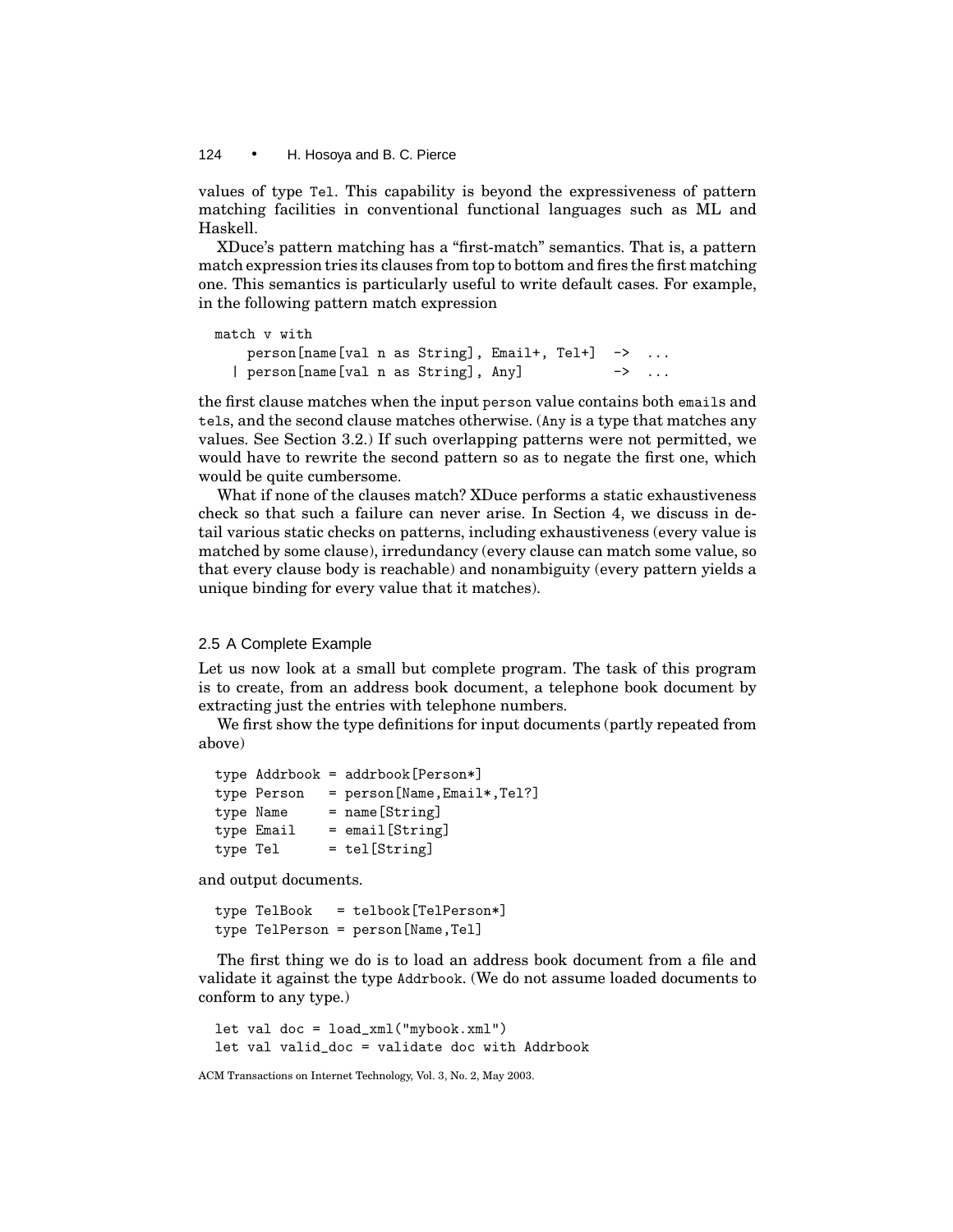We then extract the content of the top label addrbook and send it to the function make tel book (defined below). Finally, we enclose the result with the label telbook and save it to a file.

```
let val out_doc =
 match valid_doc with
    addrbook[val persons as Person*] ->
      telbook[make_tel_book(persons)]
save_xml("output.xml")(out_doc)
```
The function make tel book takes a value ps of type Person\* and returns a value of type TelPerson\*.

```
fun make_tel_book (val ps as Person*) : TelPerson* =
  match ps with
      person[name[val n as String], Email*, tel[val t as String]],
                                                 val rest as Person*
        -> person[name[n], tel[t]], make_tel_book(rest)
    | person[name[val n as String], Email*], val rest as Person*
        -> make_tel_book(rest)
    \vert ()
        \rightarrow ()
```
The body of the function uses a pattern match to analyze ps. In the first case, the input sequence has a person label that contains a tel label; we pick out the name and tel components from the person, construct a new person label with them, and recursively call make tel book to process the remainder of the sequence. In the second case, the input sequence has a person label that does *not* contain a tel label; we simply ignore this person label and recursively call make tel book. In the last case, the input sequence is empty; we return the empty sequence itself.

# 3. MORE ON TYPES

This section gives some examples of more interesting uses of XDuce types.

#### 3.1 Recursive Types

Like most programming languages, XDuce supports recursive types for describing arbitrarily nested structures. Consider the following definitions.

```
type F1d = Rcd*type Rcd = name[String], folder[Fld]
         | name[String], url[String], (good[] | broken[])
```
(The form label[] is shorthand for label[()], where () is the empty sequence type.) The mutually recursive types Fld ("folder") and Rcd ("record") define a simple template for storing structured lists of bookmarks, such as might be found in a web browser: a folder is a list of records, while a record is either a named folder or a named URL plus either a good or a broken tag indicating whether or not the link is broken.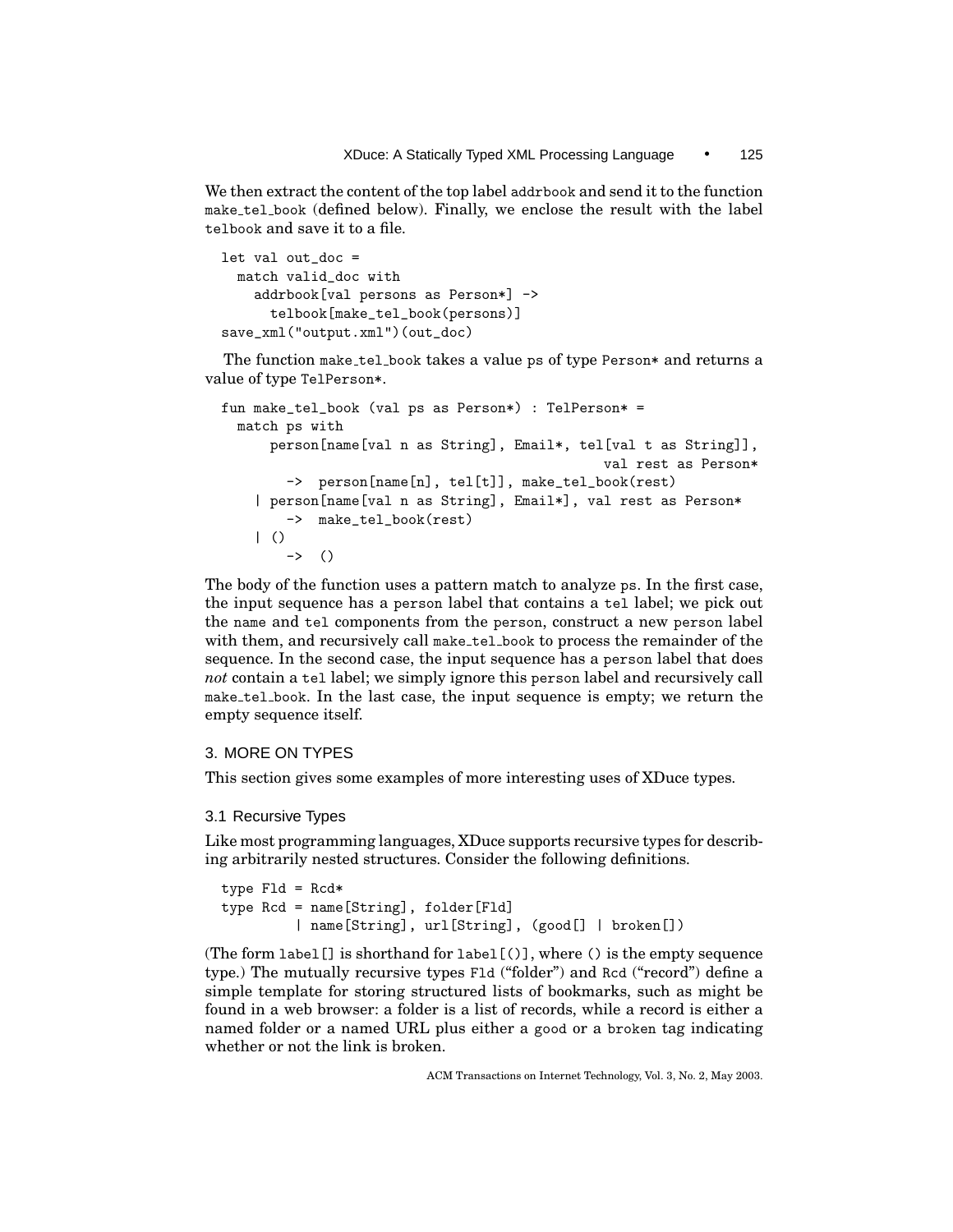We can write another pair of types

type GoodFld = GoodRcd\* type GoodRcd = name[String], folder[GoodFld] | name[String], url[String], good[]

which are identical to Fld and Rcd except that links are all good. Note that GoodFld is a subtype of Fld (it describes values with the same structure, but with stronger constraints).

## 3.2 Label Classes

The labeled types that we have seen so far have the form l[T] and describe singleton sequences labeled exactly with l. XDuce actually generalizes such types to allow more complex forms called "label class" that represent sets of possible labels. (This idea is also present in other XML type systems such as RELAX NG [Clark and Murata 2001].) The l in the form l[T] is a label class representing a singleton set.

The label class  $\tilde{\ }$  represents the set of all labels. Using  $\tilde{\ }$ , we can define a type Any that denotes the set of all values:

type Any =  $(^{6}$ [Any] | Int | Float | String)\*

That is, any value can be any repetition of either any label containing any value or any base value. (At the moment, XDuce supports only Int, Float, and String as base types. If we added more base types, we would have to modify the above definition of Any accordingly.)

We also allow a label class of the form  $(1_1|\ldots|1_n)$ , representing the choice between several labels. Such label classes are useful for describing a labeled type that has multiple possible labels, all with the same content type. For example, HTML headings may be labeled h1 through h6, all with the content type Inline:

```
type Heading = (h1|h2|h3|h4|h5|h6)[Inline]
```
Finally, we allow "negation" label classes of the form  $\hat{C}(1|\cdot,1|\cdot,n)$ , which represent the set of all labels except  $1_1, \ldots$ , and  $1_n$ . For example, we can use such label classes in the following way

```
match v with
  \hat{h}(h1|h2)[Inline]*, (h1|h2)[val c as Inline], Any \rightarrow \ldots
```
where we extract the content of the first h<sub>1</sub> or h<sub>2</sub> label in the given value, ignoring all the other labels prior to this.

# 3.3 Union Types

Functionality similar to union types is provided in most schema languages for XML. However, some schema languages make restrictions on what types can be joined by a union, leading to significant differences in expressiveness. For example, XML Schema [Fallside 2001] and the XML Query Algebra [Fernandez]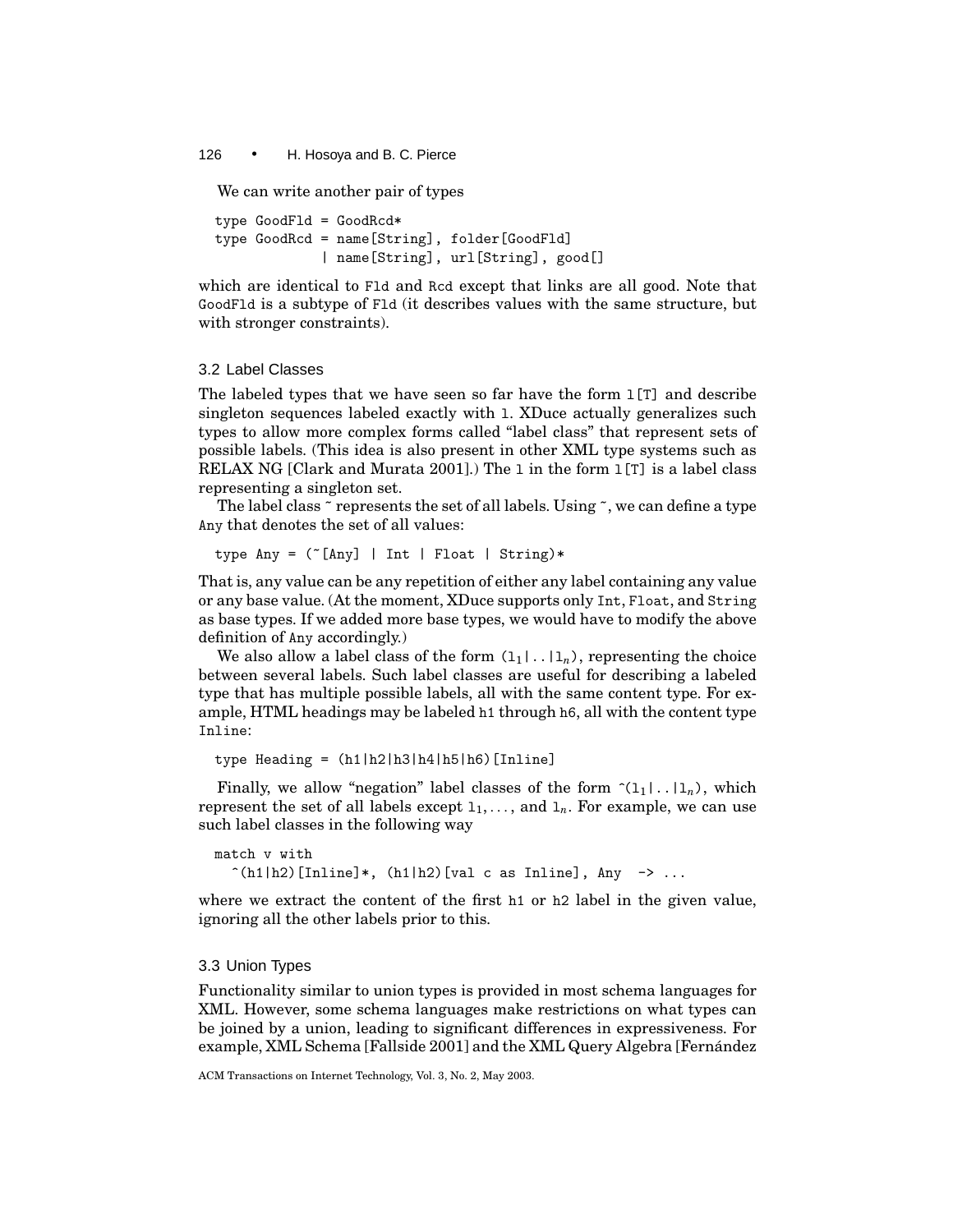et al. 2001] require that the types to be unioned should have disjoint sets of top-level labels. On the other hand, XDuce and RELAX NG [Clark and Murata 2001] impose no restriction.6

The main advantage of having no restriction is that we can express dependencies between subtrees. Consider the following example (suggested by Murata). Suppose that we are designing a schema for LATEX-like documents. We want to express a division into structures such as chapter, section, and subsection, with the following requirements. A chapter can contain only sections, a section can contain only subsections, and so on. Also, both chapters and sections can appear at the top level. One obvious way of implementing these division structures is to directly use labels chapter, section, etc., as in the following type definitions.

```
type Top = (Chapter | Section | Text)*type Chapter = chapter [(Section | Text)*]type Section = section[(Subsection | Text)*]type Subsection = subsection[...]
```
(Text represents normal texts and is assumed to be defined somewhere else.)

However, in some cases, we may prefer to use the same label div to represent all divisions for programming convenience. To distinguish between different kinds of divisions, we add a field kind containing a discriminating tag:

```
type Top = (Chapter | Section | Text)*
type Chapter = div[kind[chapter[]],
                   (Section | Text)*]
type Section = div[kind[section[]],
                   (Subsection | Text)*]
type Subsection = div[kind[subsection[]], ...]
```
Notice that, in a div label appearing at the top level (in either Chapter or Section), the content of the kind label (either chapter[] or section[]) and the type coming after it (either (Section|Text)\* or (Subsection|Text)\*) are interdependent. That is, we cannot have both chapter [] in kind and a value of type Subsection at the same time, for example. Such a dependency cannot be expressed in type systems that adopt the label-disjointness restriction mentioned above.

When programming with this set of type definitions, we may wish to process any division uniformly, forgetting the dependency just discussed. For this, XDuce's subtyping facility is useful. The type Top (which has the dependency) is a subtype of the following type

```
type Top2 = div[kind[chapter[] | section[]],
                (Section | Subsection | Text)*]*
```
 $6$ This difference corresponds to different kinds of tree automata. Types with the label-disjointness restriction correspond to *deterministic top-down tree automata*, whereas those with no restriction correspond to more general *nondeterministic (top-down) tree automata*. See Comon et al. [1999] for more details.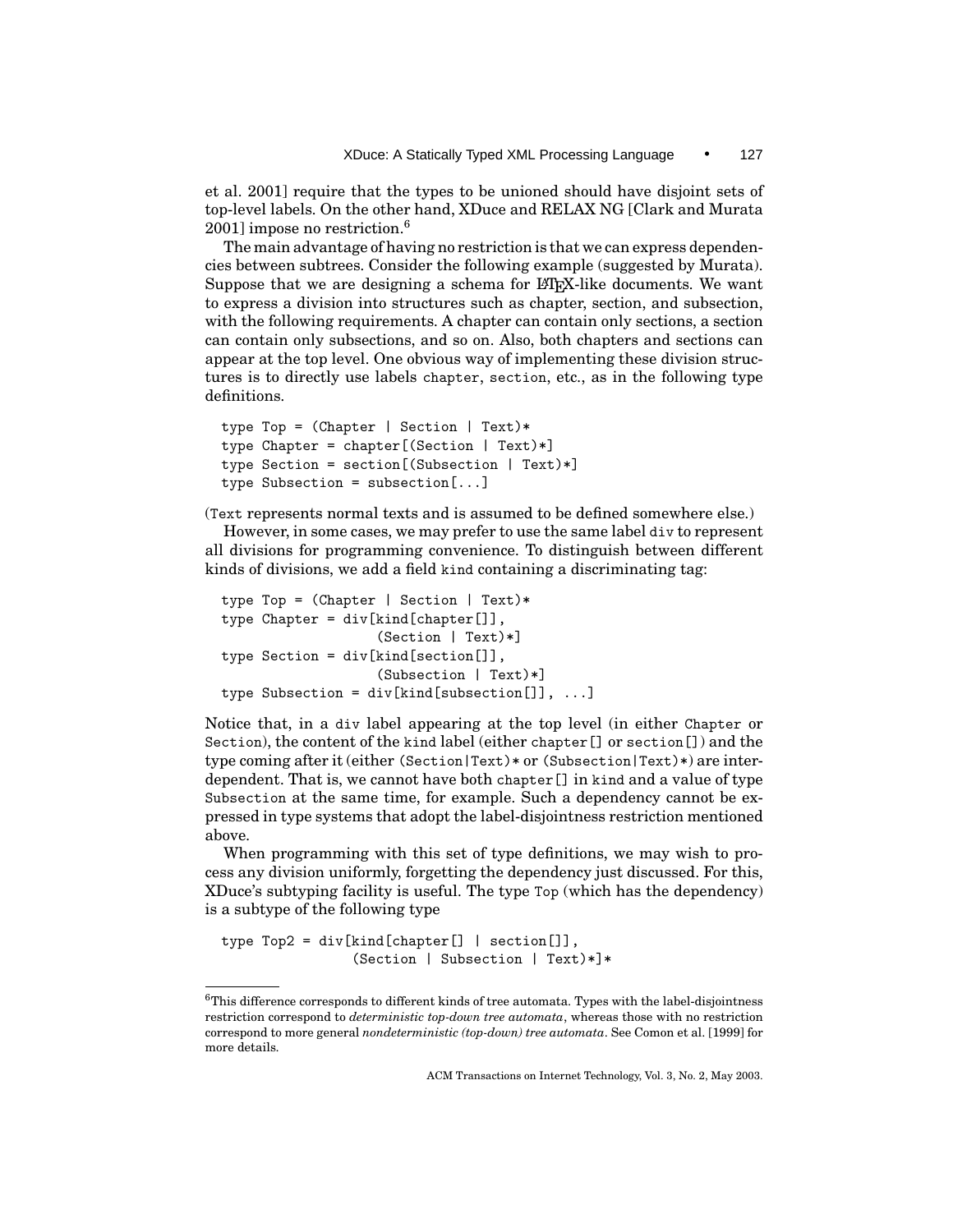which collapses the dependency. This can be useful when we want to perform exactly the same operation on each top-level div, whether it is a chapter or a section (e.g., counting the maximum depth of divisions).

# 4. MORE ON PATTERN MATCHING

XDuce performs a number of static analyses on pattern matches: exhaustiveness, irredundancy, ambiguity checks, and local type inference. In this section, we illustrate these analyses by example.

## 4.1 Exhaustiveness and Irredundancy Checks

During typechecking, XDuce checks each pattern match expression for exhaustiveness—that is, it makes sure that every possible input value should be matched by some clause. For example, suppose that the variable p has type Person (defined as person[Name,Email\*,Tel?]) and consider the following pattern match.

```
match p with
   person[Name, Email+, Tel?] -> ...
  | person[Name, Email*, Tel] -> ...
```
The first clause matches person values with at least one email and the second matches person values with one tel. This pattern match is *not* exhaustive since it does not cover the case when the input person value contains neither an email nor a tel. Thus, the XDuce typechecker rejects this pattern match. In order to make it exhaustive, we could add the following clause.

```
| person [Name] \rightarrow
```
A related check is for irredundancy of pattern matches. XDuce rejects a pattern match expression if it has a clause whose pattern will never be able to match any input value. For example, consider the following pattern match.

```
match p with
   person[Name, Email*, Tel?] -> ...
  | person[Name, Email+, Tel] -> ...
```
This pattern match is redundant, since all values that might be matched by the second clause are already covered by the first clause. Therefore, we report an error for this pattern match.

It may appear that irredundancy checks are not particularly important since this situation where a clause is completely covered by the preceding ones happens rather infrequently. However, irredundancy checks are also valuable for detecting two other much sillier and more common kinds of mistakes. One is misspelling of labels, which usually makes a clause never match any input value. The other is misunderstanding of the structure among labels (e.g., switching the order of Email and Tel types in the above example), which also tends to make a clause redundant. In many cases, these two can also be detected by an exhaustiveness check since the values that are intended to be matched by the clause are actually not covered. However, an exhaustiveness check becomes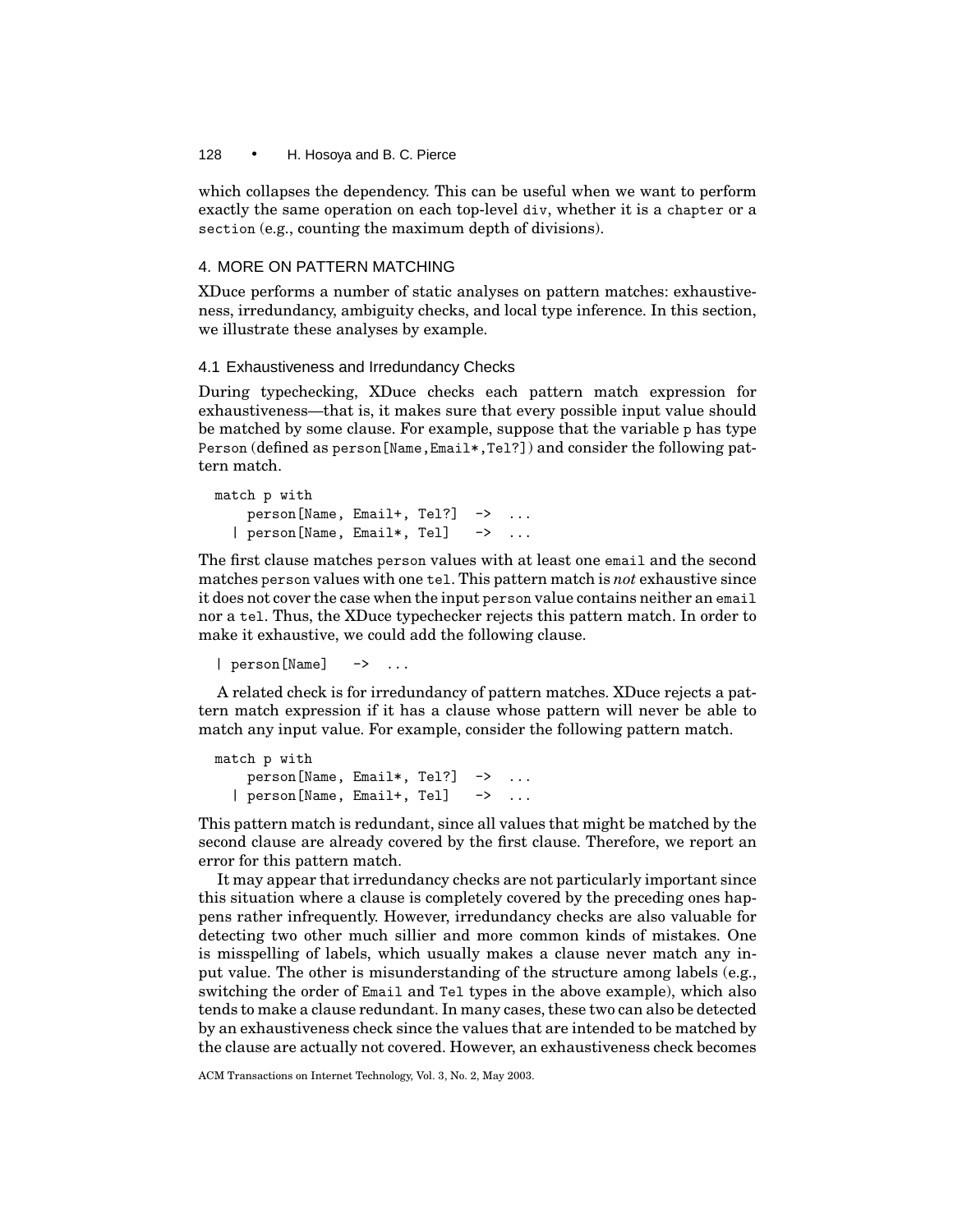useless when the pattern match contains a default case. For example, consider the following

```
match v with
  preson[Name, Email+, Tel] -> ...
 | Any -> ...
```
where the label preson is a misspelling. An exhaustiveness check cannot find the error since the pattern match is vacuously exhaustive, whereas an irredundancy check can detect it since the first clause never matches.

In exhaustiveness and irredundancy checks, the theory of finite tree automata plays an important role. An exhaustiveness check is done by examining whether "the set of values in the input type is *included* in the set of values matched by each of the patterns." Since patterns are essentially the same as types, this is just a subtype check. Similarly, irredundancy is checked by examining whether "the set of values that are both in the input type *and* matched by a pattern is *included* in the set of values matched by the preceding patterns." Here, we rely on the fact that we may always calculate the intersection of two tree automata. A detailed discussion of the required algorithms can be found in a companion paper [Hosoya and Pierce 2001].

The XML Query Algebra [Fernández et al. 2001] provides "case expressions" for performing matching of input values against a series of patterns (similar to our patterns but somewhat simpler). However, XML Query Algebra supports neither exhaustiveness nor irredundancy checks. Exhaustiveness check would not make sense in their setting, since their case expressions are syntactically required to have a default case. On the other hand, irredundancy checks in the style of XDuce seem to make sense in their setting.

# 4.2 Ambiguity Checking

We say that a pattern is ambiguous if it yields multiple possible "parses" of some input value.

Given an input value and a pattern, pattern matching assigns each label in the value to a correspondingly labeled subpattern. This assignment is called a parse. For example, consider the following pattern match with the input type  $(a[]|b[])*$ .

```
match v with
  a[]*, (val x as b[]), (a[] | b[]) * -> ...
```
The behavior of this pattern is to skip all the consecutive a labels from the beginning of the input sequence, bind the variable x to the first b label after these, and then ignore the remaining sequence of as and bs. Thus, the parse yielded by this pattern matching assigns all the skipped a labels to the leftmost a[] pattern, the first b label to the b[] pattern in the middle, the other a labels to the rightmost a[] pattern, and the other b labels to the rightmost b[] pattern. This pattern is unambiguous.

A pattern is ambiguous if it may yield multiple parses for some input value. For example, the following is ambiguous.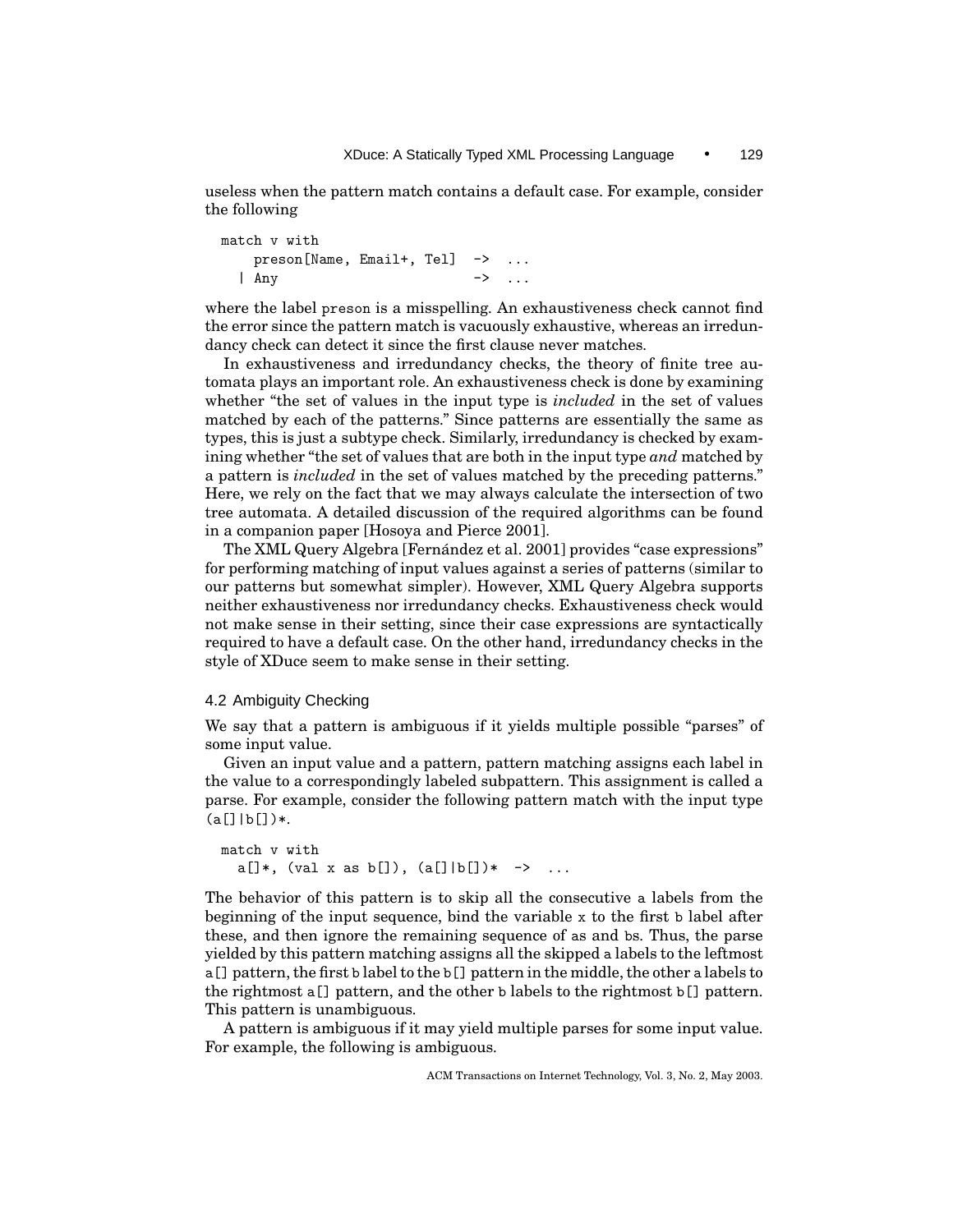```
match v with
  (a[]|b[])*, (val x as b[]), (a[]|b[])* ->
```
Take the input value  $b[]$ ,  $b[]$ . There are two parses for this value. One assigns the first b to the leftmost b[] pattern and the second b to the middle b[] pattern. The other parse assigns the first b to the middle b[] pattern and the second b to the rightmost b[] pattern. Note that, in the pattern match shown first, the only possible parse for this input value is the second one. A more formal definition of ambiguity can be found in Section 5.4.6.

Usually, an ambiguous pattern signals a programming error. However, we have found that, in some cases, writing ambiguous patterns is reasonable. One typical case is when the application program knows, from implicit assumptions that cannot be expressed in types, that there is only one possible parse. For example, suppose that we have a simple book database of type Book\* where

```
type Book = book[key[String], title[String], author[String]],
```
where we assume that there is only one book entry with the same key field value. We can extract a book with a specified key from this database by writing the following pattern match:

```
match db with
  Book*,
  book[key["Pierce2002"],
       title[val t as String],
       author[val a as String]],
  Book* \rightarrow ....
```
Note that the above assumption for keys guarantees that the entry yielded by this pattern match is unique.

Since writing a nonambiguous pattern is sometimes much more complicated than an ambigous one, requiring disambiguation even in situations that do not necessiate it can be a heavy burden for the user. (In the above pattern, we would only have to replace the first occurrence of Book with a type representing books with keys other than "Pierce2002". However, this could become more cumbersome if keys have a complex structure.) Therefore, we decided to yield a warning for ambiguity rather than an error. In the case that the user writes an ambiguous pattern and ignores the warning, the semantics of pattern matching is to choose an arbitrary parse among multiple possibilities ("nondeterministic semantics").<sup>7</sup>

## 4.3 Type Inference for Patterns

The type annotations on pattern variables are normally redundant. For example, in the following pattern match taking values of type Person\*,

<sup>7</sup>Previously, XDuce used a first-match policy to resolve ambiguity even within a single pattern clause [Hosoya and Pierce 2001]. However, we decided to throw this idea away, first because patterns behave in an quite unintuitive way once they become large, and second because guaranteeing first match semantics makes the implementation more complicated. See Hosoya [2003] for more details.

ACM Transactions on Internet Technology, Vol. 3, No. 2, May 2003.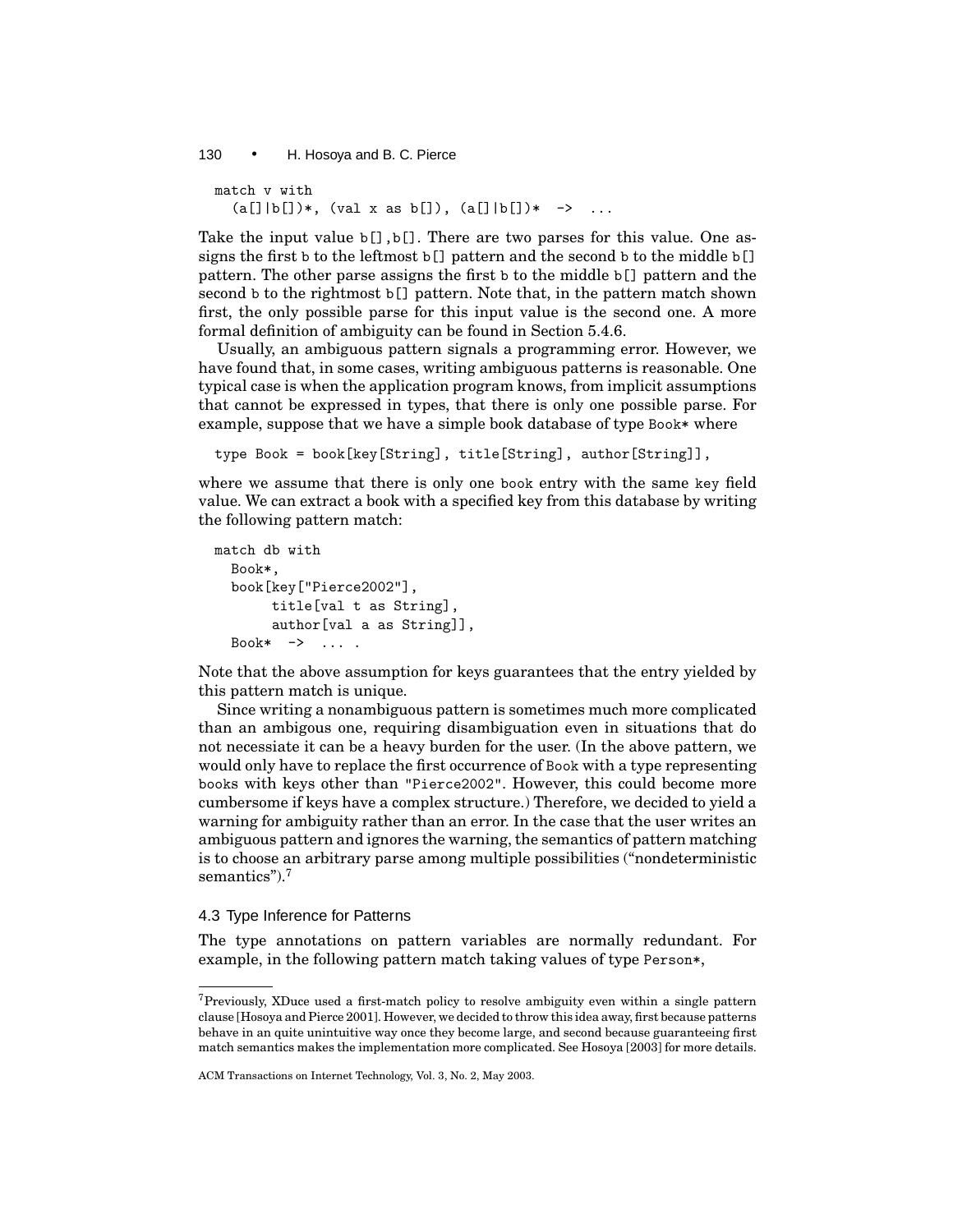```
match ps with
  person[name[val n as String], Email*, Tel?], val rest as Person*
       \rightarrow ...
  | ...
```
the type (String) of the variable n and the type (Person\*) of the variable rest can be deduced from the input type and the shape of the patterns. XDuce supports a mechanism that automatically infers such type annotations.

Our type inference scheme is *local* and *locally precise*. By local, we mean that the type of each pattern variable is inferred only from the input type and the pattern itself. (We do not consider long distance dependencies, e.g., constraints on pattern variables arising from the expressions in the bodies of the match branches.) By locally precise, we mean that, if we match all of the values from the input type against the pattern, the inferred type for a pattern variable precisely represents the set of values that the variable can be bound to. (Note, again, that this is a semantic definition: the specification of type inference depends on the dynamic semantics of pattern matching.) With type inference, the example above can be rewritten as follows:

```
match ps with
   person[name[val n], Email*, Tel?], val rest
      -> ...
  | ... .
```
From the examples we have seen, it might appear that, whenever a pattern contains a binding of the form (val  $x$  as T), the inferred type for  $x$  is T itself. It is not always the case, however—our type inference may compute a more precise type than T. Formally, the syntactic form  $($ val  $x)$  is an abbreviation for (val x as Any)—that is, we continue to require type annotations on all pattern variables, but we allow them to be larger than necessary. The actual types of the variables are inferred by combining the types given by the programmer with the types discovered by propagating the input type through the pattern. For example, the pattern

```
match v with
     (val head as \tilde{[Any]}), val tail \rightarrow ...
```
binds head to the first labeled value in the input sequence and tail to the rest of the sequence. The types inferred for head and tail depend on the input type. For example, if the input type is (Email|Tel)\*, then we infer (Email|Tel) for head and  $(Email|Tel)*$  for tail. If the input type is  $(Email*,Tel)$ , then we infer (Email|Tel) for head and (Email\*,Tel)? for tail.<sup>8</sup> This combination

<sup>&</sup>lt;sup>8</sup>The power of the type inference scheme has been improved from the one described in our previous paper [Hosoya and Pierce 2001]. In the previous scheme, we were able to infer precise types only for variables in tail positions. For example, in the pattern

match v with (val head as "[Any]), val tail

we could infer a precise type for tail but not for head (we simply extracted the type ~[Any] directly from the pattern, which is less precise). This was due to a naiveness of the inference algorithm that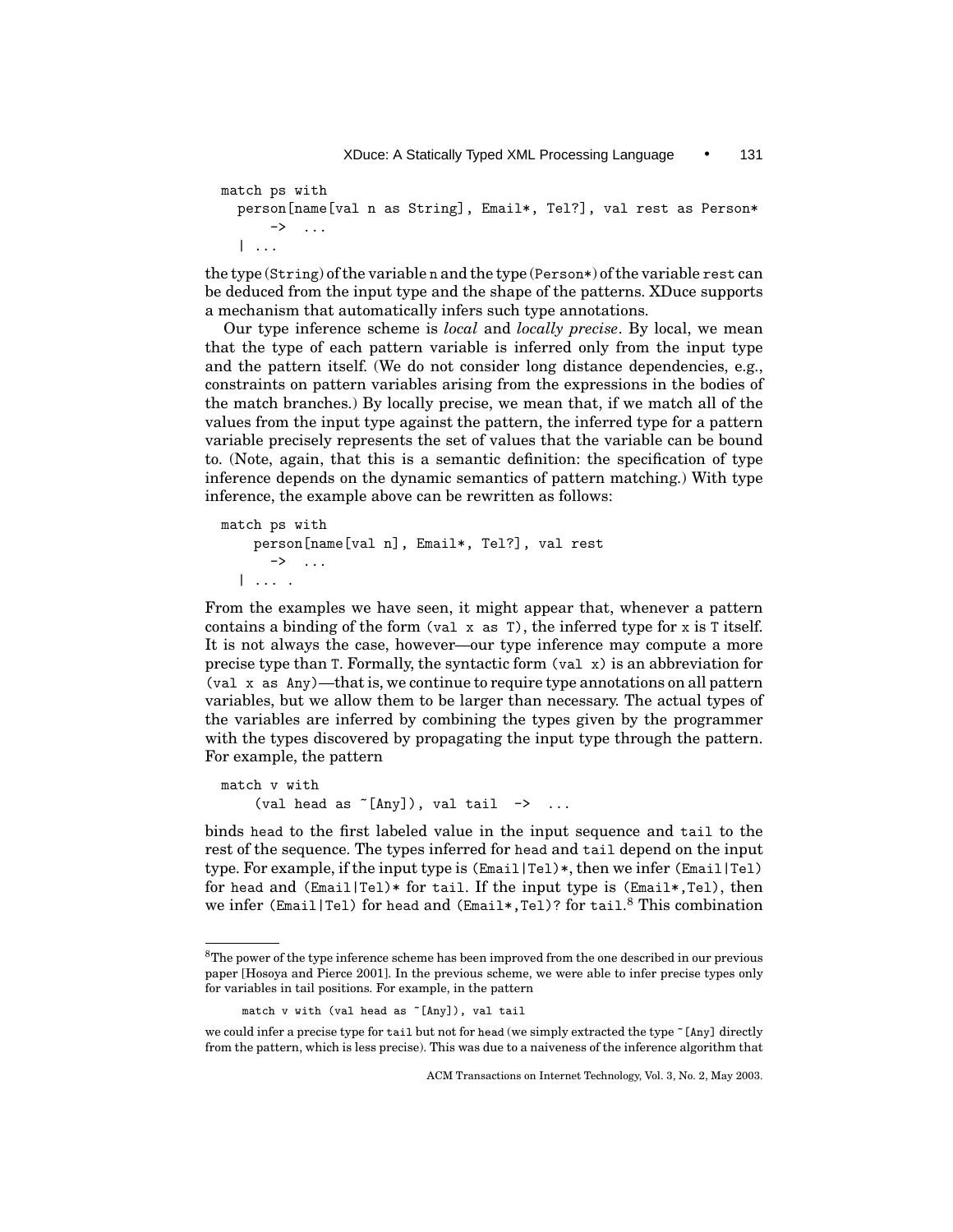of declared and inferred structure is useful since it is often more concise to write a rough pattern (like the above  $\tilde{\ }$  [Any] pattern) than a precise one. In addition, if the input type is changed later on, we may not have to change the pattern, since the type inference will recompute appropriate types for the variables.

When a pattern match has multiple clauses, our type inference scheme takes the first-match semantics into account. That is, in inferring types for pattern variables for a given clause, the values that are already captured by the preceding clauses are excluded. For example, in the following pattern match with the input type Person,

```
match p with
   person[name[val n], Email*, tel[val t]]
     \rightarrow ...
 | person[val c]
     -> ...
```
we infer the type (Name, Email\*) for the variable c, since persons with a tel are already taken by the first clause and only persons without a tel will reach the second clause. For handling this form of "exclusion," our type inference computes a difference between the set of input values and the set of values matched by the preceding patterns. Again, we exploit a closure property (closure under difference) of finite tree automata. See Hosoya and Pierce [2001] and Hosoya [2003] for details.

# 5. FORMAL DEFINITION OF THE CORE XDUCE LANGUAGE

This section presents a complete, formal definition of the core features of XDuce—types, patterns, terms, typechecking, pattern matching, and evaluation—and establishes basic soundness theorems. We assuming familiarity with basic notations and techniques from type systems and operational semantics (background on these topics may be found, for example, in Pierce [2002]).

## 5.1 Labels and Label Classes

We assume given a (possibly infinite) set *L* of *labels*, ranged over by l. We then define *label classes* as follows:

| L | $\mathbf{m}$ |                       | specific label |
|---|--------------|-----------------------|----------------|
|   |              | $\tilde{\phantom{a}}$ | wildcard label |
|   |              | LIL                   | union          |
|   |              | L/L                   | difference     |
|   |              |                       |                |

we used at that time. However, since then, we have developed a new algorithm that overcomes this limitation and have incorporated it in the current XDuce [Hosoya 2003].

ACM Transactions on Internet Technology, Vol. 3, No. 2, May 2003.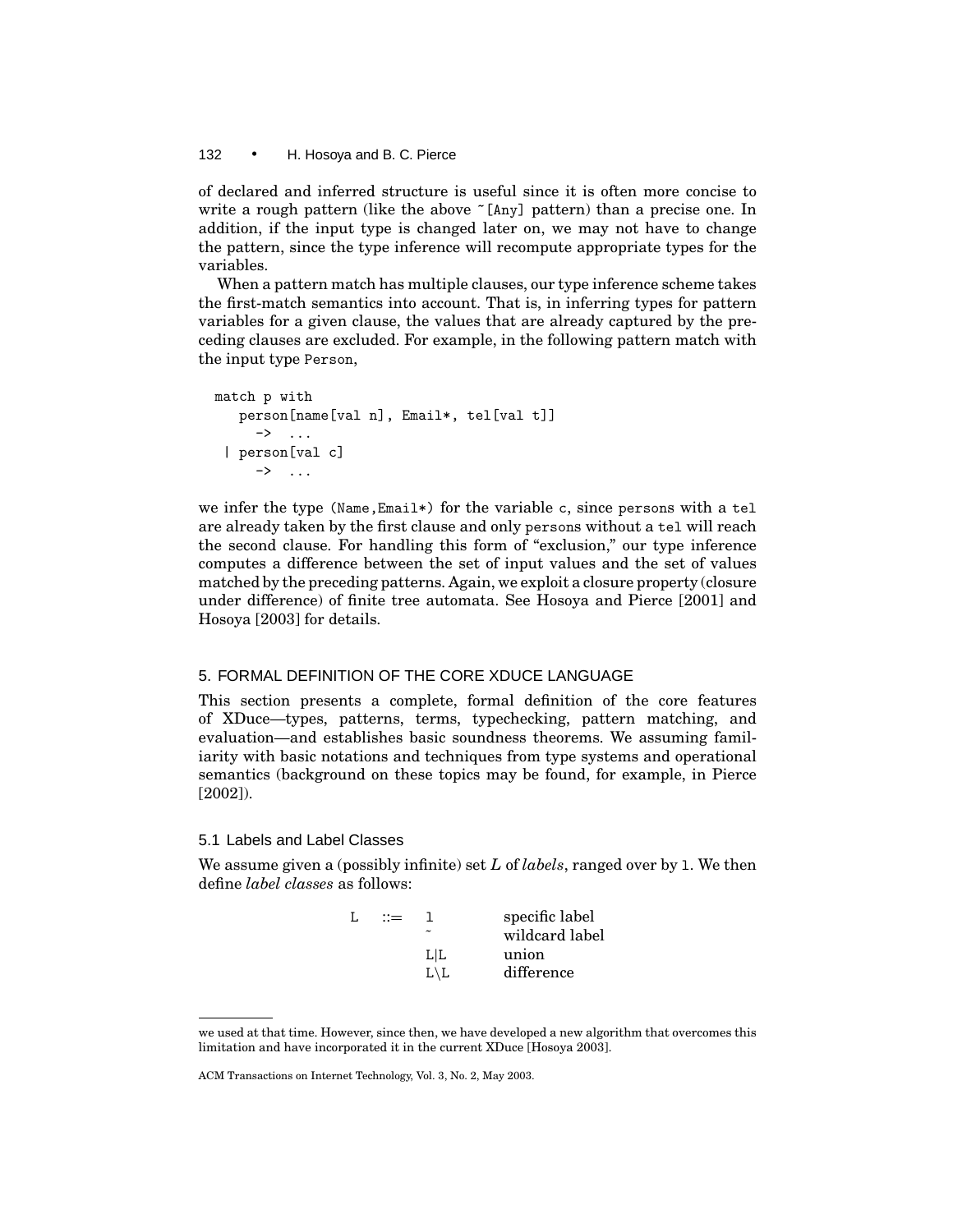The semantics of label classes is defined by a denotation function  $\lbrack \cdot \rbrack$  mapping label classes to sets of labels.

$$
\begin{array}{rcl}\n\llbracket 1 \rrbracket & = & \{1\} \\
\llbracket \ulcorner \rrbracket & = & L \\
\llbracket \mathbf{L}_1 | L_2 \rrbracket & = & \llbracket \mathbf{L}_1 \rrbracket \cup \llbracket \mathbf{L}_2 \rrbracket \\
\llbracket \mathbf{L}_1 \backslash L_2 \rrbracket & = & \llbracket \mathbf{L}_1 \rrbracket \setminus \llbracket \mathbf{L}_2 \rrbracket\n\end{array}
$$

We write  $1 \in L$  for  $1 \in [L]$ .

# 5.2 Values

For brevity, we omit base values such as strings. (The changes required to add them are straightforward.) A *value* v, then, is just a sequence of labeled values, where a labeled value is a pair of a label and a value. We write () for the empty sequence,  $1[v]$  for a labeled value, and  $v_1,v_2$  for the concatenation of two values.

## 5.3 Types

5.3.1 *Syntax.* We assume given a countably infinite set of type names, ranged over by X. *Types* are now defined as follows.

| $::=$ |                 | type name      |
|-------|-----------------|----------------|
|       | $\left(\right)$ | empty sequence |
|       | T, T            | concatenation  |
|       | L[T]            | labeling       |
|       | T T             | union          |
|       | T*              | repetition     |
|       |                 |                |

The interpretations of type names are given by a single, global set *E* of type definitions of the following form:

type X = T,

The body of each definition may mention any of the defined type names (in particular, definitions may be recursive). We regard *E* as a mapping from type names to their bodies and write *E*(X) for the right-hand side of the definition of X in *E*.

To ensure that types correspond to *regular* tree automata (rather than context-free grammars), we impose a syntactic restriction that disallows recursion "at the top level" of definitions. For a given type T, we define the set *S*(T) of type names reachable from T at the top level as the smallest set satisfying the following:

> $S(T) =$  $\sqrt{ }$  $\int$  $\overline{\mathcal{L}}$  $S(E(X)) \cup \{X\}$  if T = X  $S(T_1)$  if  $T = T_1*$  $S(T_1) \cup S(T_2)$  if  $T = T_1, T_2$  or  $T = T_1|T_2$ ∅ otherwise.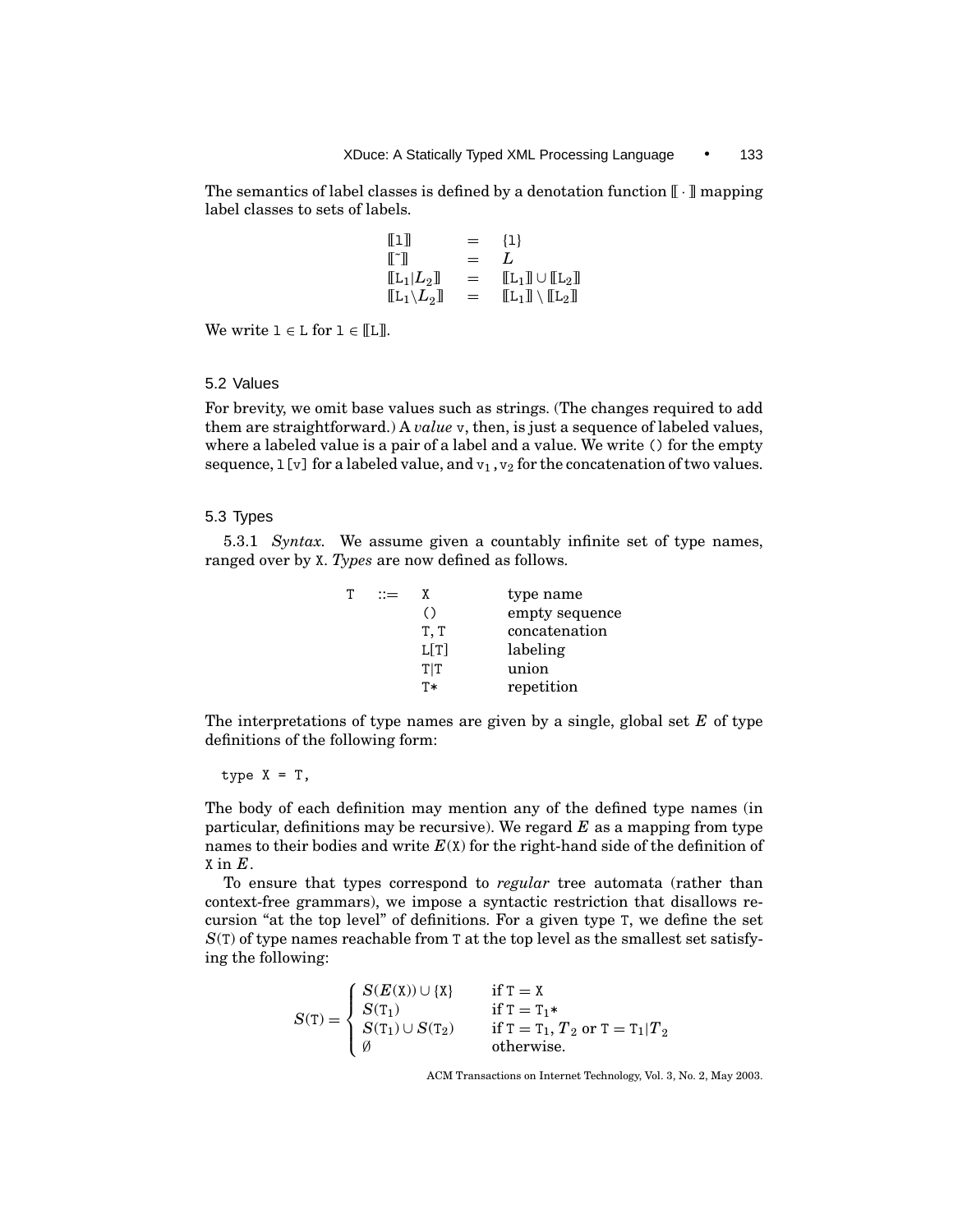We then require that the set  $E$  of type definitions satisfies

$$
X \notin S(E(X)) \text{ for all } X \in dom(E).
$$

The additional regular expression operators ? and + are obtained as syntactic sugar:

$$
T? \equiv T | ()
$$
  

$$
T+ \equiv T, T*
$$

5.3.2 *Semantics.* The semantics of types is given by the relation  $v \in T$ , read "value v has type T"—the smallest relation closed under the following set of rules.

$$
(\mathbf{C}) \in (\mathbf{C}) \tag{ET-Emp}
$$

$$
E(X) = T \t v \in T
$$
  

$$
v \in X
$$
 (ET-VAR)

$$
\frac{v \in T \qquad 1 \in L}{\mathbf{1}[v] \in L[T]} \tag{ET-LAB}
$$

$$
\begin{array}{cc}\n\mathbf{v}_1 \in \mathbf{T}_1 & \mathbf{v}_2 \in \mathbf{T}_2 \\
\mathbf{v}_1, \mathbf{v}_2 \in \mathbf{T}_1, \mathbf{T}_2\n\end{array} \tag{ET-Car}
$$

$$
\frac{v\in T_1}{v\in T_1\,|\,T_2} \qquad \qquad (ET\text{-}Or1)
$$

$$
\frac{v\in T_2}{v\in T_1\,|\,T_2} \qquad \qquad (ET\text{-}OR2)
$$

$$
\frac{v_i \in T \text{ for each } i}{v_1, \dots, v_n \in T^*}.
$$
 (ET-Rep)

5.3.3 *Subtyping.* A type S is a *subtype* of another type T, written S <: T, iff  $v \in S$  implies  $v \in T$  for all v.

5.3.4 *Intersection and Difference.* A type U is an *intersection* of types S and T, written by  $S \cap T \Rightarrow U$ , iff  $v \in S$  and  $v \in T$  imply  $v \in U$  and vice-versa, for all v. (There can be more than one intersection of two given types, but all will describe the same set of values.) Similarly, a type U is a *difference* between types S and T,  $S \setminus T \Rightarrow U$ , iff  $v \in S$  and  $v \notin T$  together imply  $v \in U$  and vice-versa, for all v.

## 5.4 Pattern Language

5.4.1 *Syntax.* We assume a countably infinite set of pattern names, ranged over by Y, and a countably infinite set of variables, ranged over by x. Pattern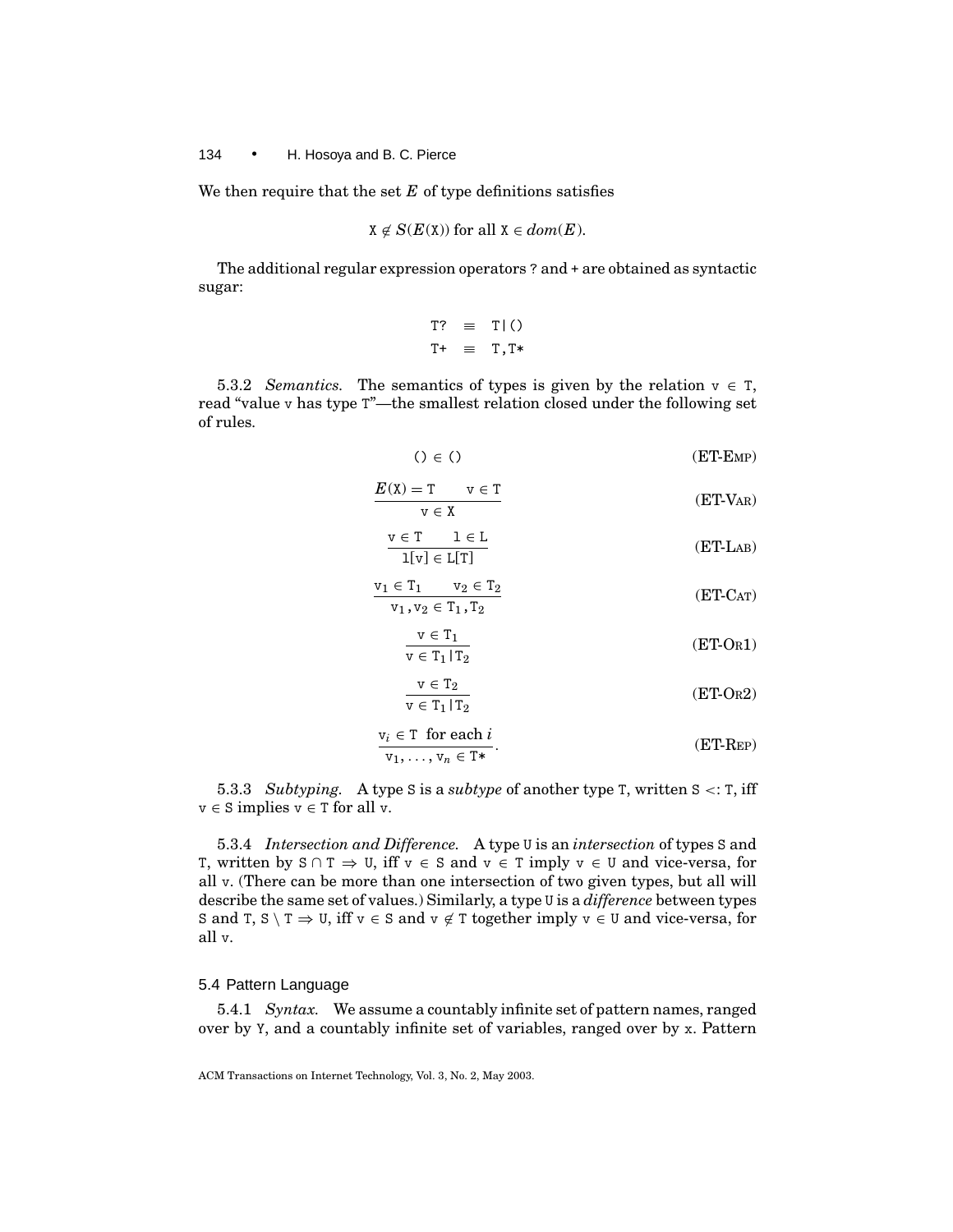expressions are now defined as follows:

| P | $\mathbf{m}$ |                 | pattern name    |
|---|--------------|-----------------|-----------------|
|   |              | val x as P      | variable binder |
|   |              | L[P]            | label           |
|   |              | $\left(\right)$ | empty sequence  |
|   |              | P, P            | concatenation   |
|   |              | P P             | choice          |
|   |              | P*              | repetition      |

The bindings of pattern names to patterns are given by a fixed, global, mutually recursive set *F* of pattern definitions of the following form:

pat  $Y = P$ 

For technical convenience, we assume that *F* includes all the type definitions in *E*, regarding the type expressions appearing in *E* as pattern expressions in the obvious way. Conversely, we assume that *E* includes all the pattern definitions in  $F$  with all the variable binders erased. We write  $\mathit{tvof}(P)$  for the type obtained by erasing all variable binders from P. Pattern definitions must obey the same well-formedness restriction as type definitions.

We allow the same abbreviations for regular expression operators  $(+)$  and ?). Also, val  $x$  can be used to mean val  $x$  as Any, where we assume the following fixed type definition in *E*. 9

type Any =  $\tilde{f}$ [Any]\*

5.4.2 *Linearity.* Let *reach*(P) be the set of all variable bindings reachable from P—that is, the smallest set satisfying the following:

$$
\operatorname{\textit{reach}}(P) \quad = \quad BV(P) \ \cup \ \bigcup_{Y \in \operatorname{\textit{F}}N(P)} \operatorname{\textit{reach}}(F(Y)),
$$

where *BV*(P) is the set of variables bound in P and *FN*(P) is the set of pattern names appearing in P. We say that a pattern P is *linear* iff, for any (reachable) subphrase  $P'$  of P, the following conditions hold.

 $-\mathbf{x} \notin reach(\mathbf{P}_1)$  if  $\mathbf{P}' = \mathbf{val} \times \mathbf{as} \mathbf{P}_1$ .  *if*  $P' = P<sub>1</sub>, P<sub>2</sub>.$  $$  *if*  $P' = P<sub>1</sub>$ *\*.* 

In the following, we assume that all patterns are linear.

5.4.3 *Semantics.* We describe the semantics of patterns by first defining the relation  $v \in P \Rightarrow V$ , read "v is matched by P, yielding V," where an environment V is a finite mapping from variables to values (written  $x_1: v_1, \ldots, x_n: v_n$ ).

 $91f$  we include base types in the formalization, we need to use the definition of Any given in Section 3.2.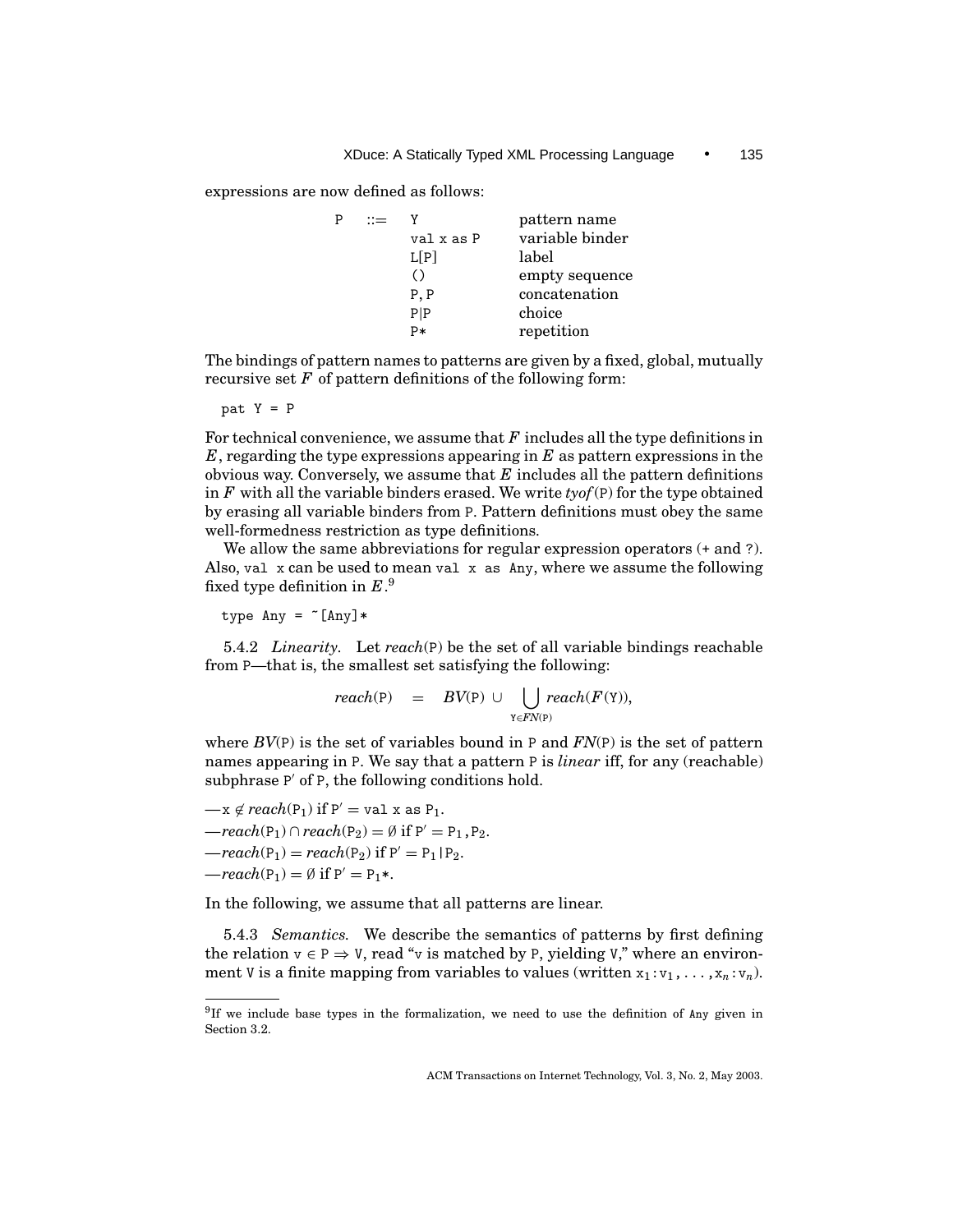The concatenation of environments binding distinct variables is written with a comma.

$$
v \in P \Rightarrow V
$$
  

$$
v \in (val x as P) \Rightarrow x : v, V
$$
 (EP-As)

$$
() \in () \Rightarrow \emptyset \tag{EP-Emp}
$$

$$
\frac{F(\mathbf{Y}) = \mathbf{P} \qquad \mathbf{v} \in \mathbf{P} \Rightarrow \mathbf{V}}{\mathbf{v} \in \mathbf{Y} \Rightarrow \mathbf{V}}
$$
 (EP-VAR)

$$
\frac{v \in P \Rightarrow V \qquad 1 \in L}{\mathbf{1}[v] \in L[P] \Rightarrow V} \tag{EP-LAB}
$$

$$
\frac{v_1 \in P_1 \Rightarrow V_1 \qquad v_2 \in P_2 \Rightarrow V_2}{v_1, v_2 \in P_1, P_2 \Rightarrow V_1, V_2}
$$
 (EP-CAT)

$$
\frac{v \in P_1 \Rightarrow V}{v \in P_1 \mid P_2 \Rightarrow V}
$$
 (EP-Or1)

$$
\frac{v \in P_2 \Rightarrow V}{v \in P_1 | P_2 \Rightarrow V}
$$
 (EP-OR2)

$$
v_i \in P \Rightarrow V_i \text{ for each } i
$$
  

$$
v_1, \dots, v_n \in P^* \Rightarrow V_1, \dots, V_n
$$
 (EP-Rep)

Note that linearity ensures that environments that are concatenated in the conclusions of rules EP-AS, EP-CAT, and EP-REP have different domains (e.g.,  $x \notin dom(V)$  always holds in rule EP-As).

5.4.4 *Exhaustiveness.* The following definitions of exhaustiveness, irredundancy, non-ambiguity, and type inference for pattern-match expressions are all made with respect to an "input type" T describing the set of values that may be presented to the expression at run time.

A list  $P_1, \ldots, P_n$  of patterns is *exhaustive* with respect to T, written " $T \triangleright P_1, \ldots, P_n$ : *exhaustive*," iff, for all v,  $v \in T$  implies  $v \in P_i \Rightarrow V$  for some P*<sup>i</sup>* and V.

5.4.5 *Irredundancy*. A list  $P_1, \ldots, P_n$  of patterns is *irredundant* with respect to T, written " $T \triangleright P_1, \ldots, P_n$ : *irredundant*," iff, for all  $P_i$ , there is a value  $v \in T$  such that  $v \notin P_j$  for  $1 \leq j \leq i - 1$  and  $v \in P_i$  ⇒ V for some V.

5.4.6 *Nonambiguity.* We define nonambiguity in terms of the *parsing* relation  $v \in U$ <sup>*u*</sup> P, which intuitively means that "P parses v uniquely" (or "there is a unique derivation for the relation  $v \in P \Rightarrow V$ "). The parsing relation is defined

ACM Transactions on Internet Technology, Vol. 3, No. 2, May 2003.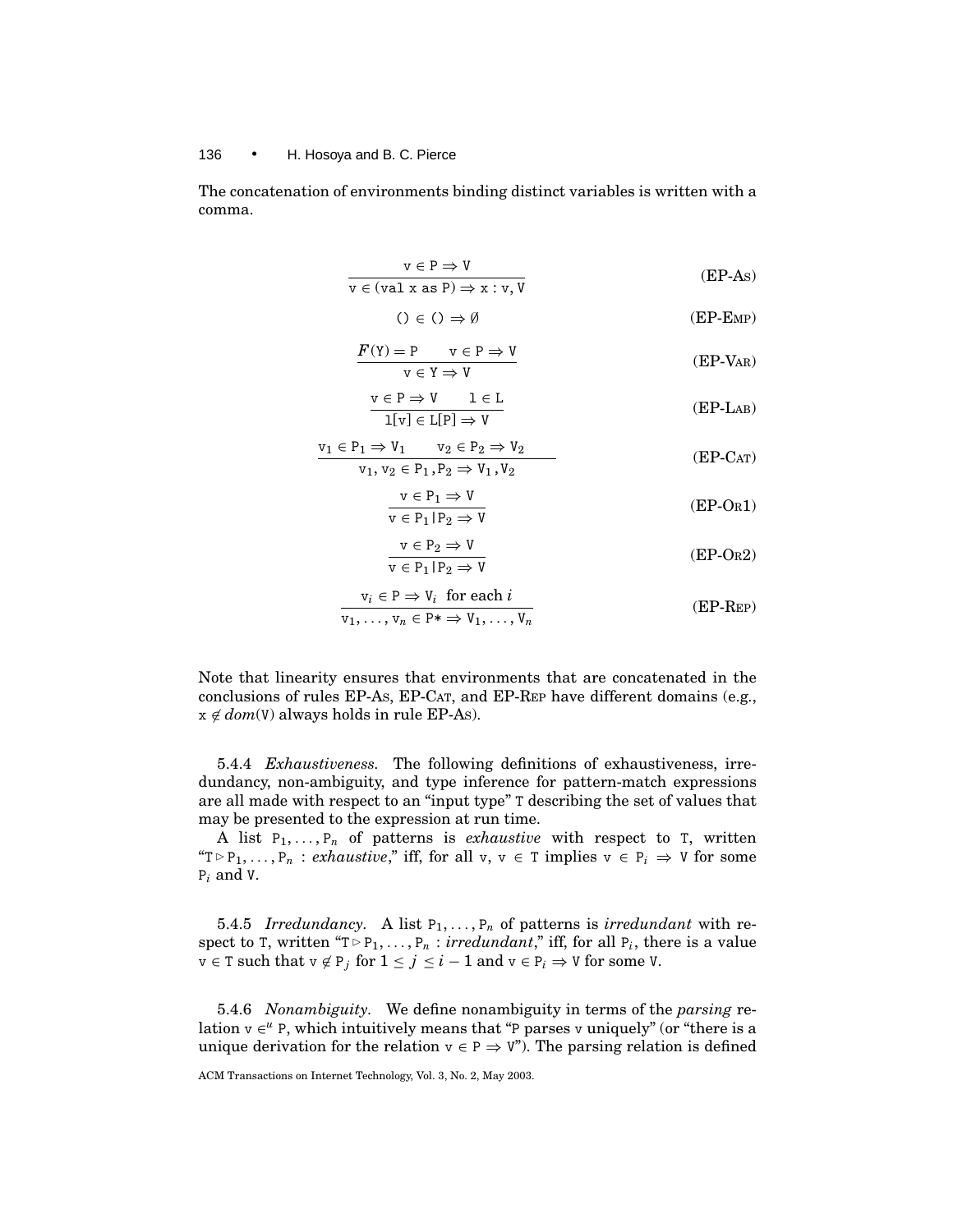by the following rules.

$$
\begin{array}{c}\n\mathbf{v} \in^u \mathbf{P} \\
\hline\n\mathbf{v} \in^u (\mathbf{val} \times \mathbf{as} \mathbf{P})\n\end{array} \n\tag{EUP-As}
$$

$$
(\text{EUP-Emp})
$$
 (EUP-Emp)

$$
\frac{F(Y) = P \quad v \in^u P}{v \in^u Y}
$$
 (EUP-VAR)

$$
\frac{v \in^u P \quad 1 \in L}{\mathbf{1}[v] \in^u \mathbf{L}[P]} \tag{EUP-LAB}
$$

$$
v = v_1, v_2 \text{ for unique } v_1, v_2
$$
  
\n
$$
v_1 \in^u P_1 \qquad v_2 \in^u P_2
$$
  
\n
$$
v \in^u P_1, P_2
$$
  
\n(EUP-CAT)

$$
\frac{v \in u \ P_1 \qquad v \notin \text{tyof}(\mathbb{P}_2)}{v \in u \ P_1 | \mathbb{P}_2}
$$
\n(EUP-Or1)

$$
\frac{v \notin \text{tyof}(P_1) \qquad v \in^u P_2}{v \in^u P_1 | P_2}
$$
 (EUP-OR2)

$$
\mathbf{v} = \mathbf{v}_1, \dots, \mathbf{v}_n \quad \text{for unique } \mathbf{v}_1, \dots, \mathbf{v}_n
$$
\n
$$
\mathbf{v}_i \in^u \mathbf{P} \quad \text{for each } i
$$
\n
$$
\mathbf{v} \in^u \mathbf{P}^*
$$
\n(EUP-Rep)

That is, these rules are similar to those for the matching relation (without environments) except that EUP-CAT and EUP-REP ensure that the input sequence can be split uniquely at concatenation and repetition patterns, and that EUP-OR1 and EUP-OR2 ensure that the input can be matched exactly one of the choices.

Now, a pattern P is *nonambiguous* with respect to a type T, written " $T \triangleright P$  : *nonambiguous*," iff, for all  $v \in T$  and  $v \in *tyof*(P)$ , we have  $v \in <sup>u</sup>$  P.

This definition of nonambiguity is similar to *strong nonambiguity* for string regular expressions [Sippu and Soisalon-Soininen 1988] except that we treat sequences of trees rather than strings, and that we consider nonambiguity for a given restricted set of input values rather than for all input values.<sup>10</sup> Sippu and Soisalon-Soininen reduce the nonambiguity problem for regular expressions to the LR(0) property for context-free grammars. We use a more direct algorithm based on product construction [Hosoya 2003]. Discussions on various kinds of ambiguity for regular expressions and the relationship among them can be found in Brüggemann-Klein [1993].

5.4.7 *Pattern Type Inference.* The goal of pattern type inference is to compute the "range" of a pattern, defined as follows. A type environment  $\Gamma$  describes the range of a pattern P with respect to type T, written " $T \triangleright P \Rightarrow \Gamma$ ," iff, for all x

 $10$ The design space for definitions of nonambiguity is rather large, and we have not yet explored it fully; we have given here a tentative simple specification.

ACM Transactions on Internet Technology, Vol. 3, No. 2, May 2003.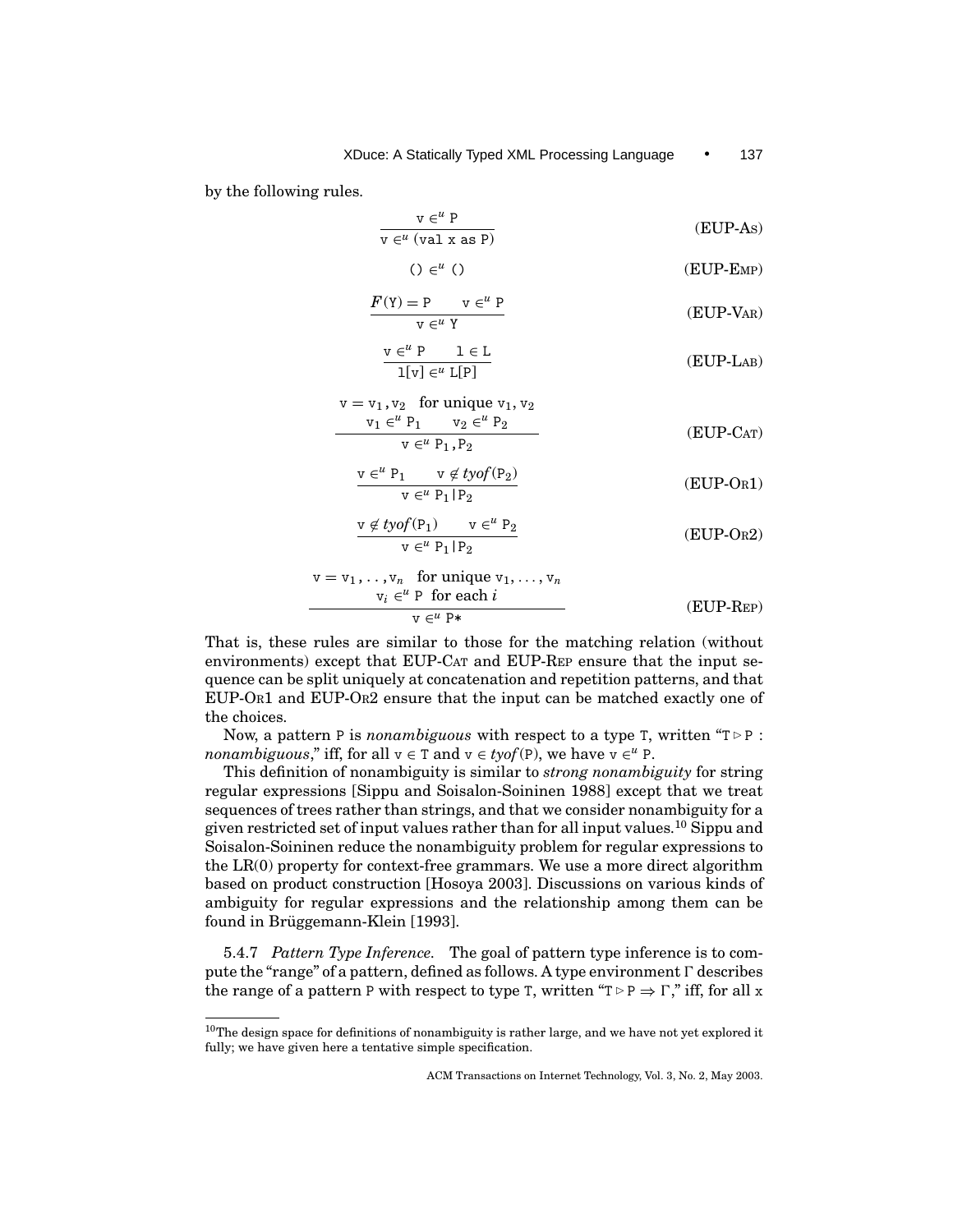and v, we have

 $v \in \Gamma(x)$  iff there exists a value  $u \in T$  such that  $u \in P \Rightarrow V$  for some V with  $V(x) = v$ .

# 5.5 Term Language

A *program* comprises a set of type definitions, a set of pattern definitions, a set of function definitions, and a term with which evaluation starts. Type and pattern definitions were described in the previous section. This section introduces functions and terms.

5.5.1 *Syntax.* We assume given a countably infinite set of function names, ranged over by f. The definitions of functions are given by a fixed, global, mutually recursive set *G* of function definitions of the following form.

$$
\verb|funf(P):T=e\\
$$

For brevity, we treat only one-argument functions here; the extension to multiargument functions is routine. Note that both the argument pattern (which provides the names and types of the bound variables) and the result type are given explicitly.

The syntax of terms, e, is defined by the following grammar.

| e | ∷≕ | x                                                           | variable       |
|---|----|-------------------------------------------------------------|----------------|
|   |    | 1[e]                                                        | label          |
|   |    | $\bigcap$                                                   | empty sequence |
|   |    | e, e                                                        | concatenation  |
|   |    | f(e)                                                        | application    |
|   |    | match e with $\overline{P}$ -> $\overline{e}$ pattern match |                |

We write  $\bar{P}$ -> $\bar{e}$  as an abbreviation for the *n*-ary form  $P_1$ -> $e_1$  | ... |  $P_n$ -> $e_n$ . We also allow the following shorthands.

let P= $e_1$  in  $e_2 \equiv$  match  $e_1$  with P- $\geq e_2$ if  $e_1$  then  $e_2$  else  $e_3 \equiv$  match  $e_1$  with True[]-> $e_2$  | False[]-> $e_3$  $e_1$ ; $e_2 \equiv$  let Any= $e_1$  in  $e_2$ 

For simplicity, we assume that the variables bound by patterns are all distinct. (Of course, we can always α-convert an arbitrary program so as to satisfy this condition.)

5.5.2 *Typing Rules.* The typing relation  $\Gamma \vdash e \in \mathcal{T}$ , pronounced "e has type T under environment  $\Gamma$ ," is defined by the following rules.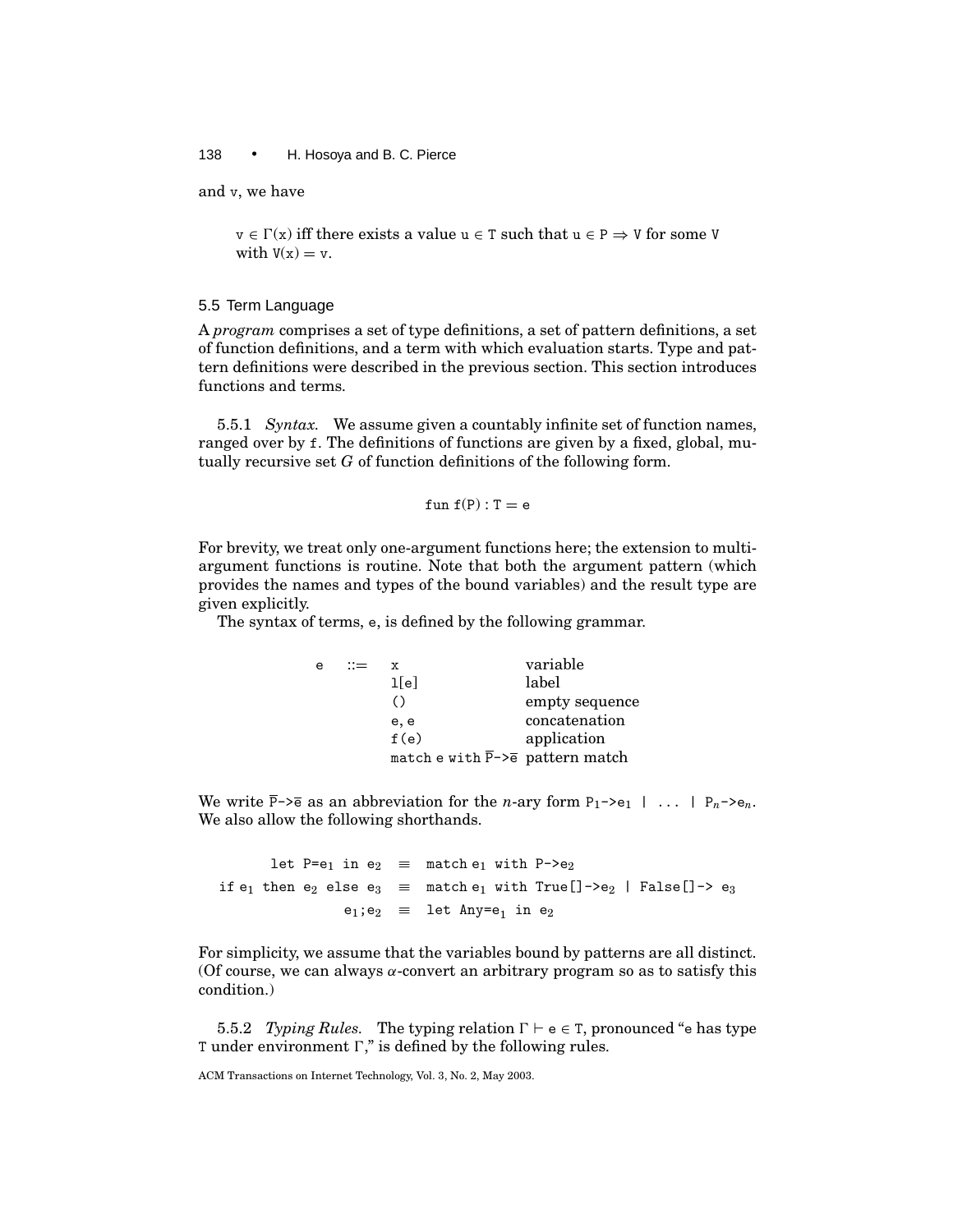XDuce: A Statically Typed XML Processing Language • 139

 $\Gamma(\mathtt{x}) = \mathtt{T}$  $\frac{1}{\Gamma \vdash x \in T}$  (TE-VAR)

$$
\Gamma \vdash () \in () \tag{TE-EMP}
$$

$$
\frac{\Gamma \vdash e \in T}{\Gamma \vdash \mathbf{1}[e] \in \mathbf{1}[T]} \tag{TE-LAB}
$$

$$
\frac{\Gamma \vdash e_1 \in T_1 \qquad \Gamma \vdash e_2 \in T_2}{\Gamma \vdash e_1, e_2 \in T_1, T_2}
$$
 (TE-CAT)

$$
\frac{\text{fun } f(P): T = e_2 \in G \qquad \Gamma \vdash e_1 \in U \qquad U <: \text{tyof}(P)}{\Gamma \vdash f(e_1) \in T} \tag{TE-APP}
$$

$$
\Gamma \vdash e \in R
$$
\n
$$
R \triangleright P_1, \ldots, P_n : exhaustive
$$
\n
$$
R \triangleright P_1, \ldots, P_n : irredundant
$$
\n
$$
\forall i. \begin{pmatrix} R \setminus (tyof(P_1)) \ldots |tyof(P_{i-1})) \Rightarrow S \\ S \triangleright P_i : nonambiguous \\ S \triangleright P_i \Rightarrow \Gamma_i \\ \Gamma, \Gamma_i \vdash e_i \in T_i \end{pmatrix}
$$
\n
$$
\Gamma \vdash \text{match } e \text{ with } \overline{P} \rightarrow \overline{e} \in T_1 | \ldots | T_n
$$
\n(TE-MATCH)

As we discussed in Section 4.3, when performing type inference for a clause  $P_i$ , we use the difference operation to exclude the values matched by the preceding patterns from the input type R. We also check the ambiguity of each clause with respect to the same difference type—that is, our definition of ambiguity does not consider values that the pattern will never be used to match.

We then have a single rule for judging when the definition of a function f is well typed, written  $\vdash$  fun  $f(P)$ : T = e.

$$
tyof(P) \triangleright P \Rightarrow \Gamma
$$
  
\n
$$
\Gamma \vdash e \in S \qquad S \le T
$$
  
\n
$$
\vdash \text{fun } f(P) : T = e.
$$
 (TF)

5.5.3 *Evaluation Rules.* The semantics of terms is defined by a "big step" evaluation relation  $V \vdash e \Downarrow v$ . The rules for the evaluation relation are all standard; the only interesting case is the rule for pattern matching, which uses the semantics of patterns defined above.

$$
V \vdash x \Downarrow V(x) \tag{EE-VAR}
$$

$$
V \vdash () \Downarrow () \tag{EE-Emp}
$$

$$
\frac{V \vdash e \Downarrow v}{V \vdash \bot[e] \Downarrow \bot[v]}
$$
 (EE-LAB)

$$
\frac{V \vdash e_1 \Downarrow v_1 \qquad V \vdash e_2 \Downarrow v_2}{V \vdash e_1, e_2 \Downarrow v_1, v_2}
$$
 (EE-CAT)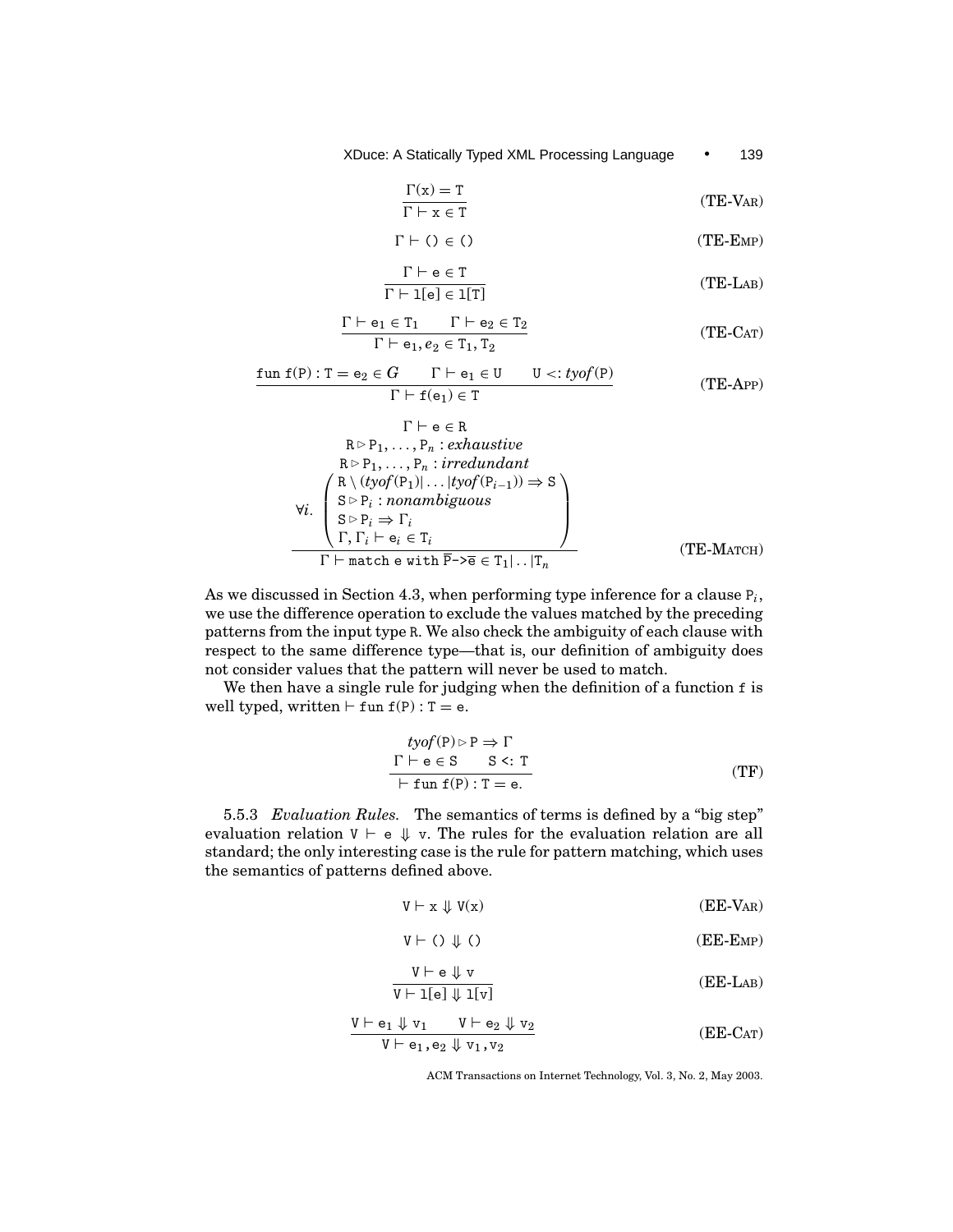$$
V \vdash e_1 \Downarrow v
$$
\n
$$
fun f(P) : T = e_2 \in G
$$
\n
$$
v \in P \Rightarrow W \qquad W \vdash e_2 \Downarrow w
$$
\n
$$
V \vdash f(e_1) \Downarrow w
$$
\n
$$
V \vdash e \Downarrow v
$$
\n
$$
v \notin P_1 \qquad \dots \qquad v \notin P_{i-1} \qquad v \in P_i \Rightarrow W
$$
\n
$$
V, W \vdash e_i \Downarrow w
$$
\n
$$
V \vdash \text{match} \text{ with } \overline{P} \rightarrow \overline{e} \Downarrow w
$$
\n
$$
(EE-MATCH)
$$

Note that because of the assumption that all bound variables are distinct, all concatenated environments are ensured to have different domains.

## 5.6 Type Soundness

We conclude this treatment of core XDuce by sketching a proof of type soundness. As usual, there are two parts to the proof: subject reduction (a well-typed term evaluates to a value inhabiting the expected type) and progress (a welltyped term does not get stuck).

THEOREM 5.1 (SUBJECT REDUCTION). Suppose  $\vdash$  fun  $f(P)$ : T = e *for all function definitions in G. If*  $\emptyset \vdash e \Downarrow$  w *and*  $\emptyset \vdash e \in T$ , *then*  $w \in T$ .

(Note that the statement of subject reduction involves both of the typing relations defined earlier: the "syntactic" expression-typing relation  $\varnothing \vdash e \in T$ and the "semantic" value-typing relation  $w \in T$ .)

PROOF. We prove the following stronger statement:

If  $V \vdash e \Downarrow w$  and  $\Gamma \vdash e \in T$  with  $\Gamma \vdash V$ , then  $w \in T$ .

Here,  $\Gamma \vdash V$  means that  $dom(\Gamma) = dom(V)$  and  $V(x) \in \Gamma(x)$  for each  $x \in dom(\Gamma)$ . The proof proceeds by induction on the derivation on  $V \vdash e \Downarrow w$ . (We show just the most interesting cases—the ones for function application and pattern matching. All the other cases follow by straightforward use of the induction hypothesis.)

Case. 
$$
e = f(e_1)
$$
  $V \vdash e_1 \Downarrow v$  fun  $f(P):T = e_2 \in G$   
 $w \in P \Rightarrow W$   $W \vdash e_2 \Downarrow w$ 

Since  $\Gamma \vdash e_1 \in U$  by TE-APP, we obtain  $v \in U$  by the induction hypothesis. Further, since  $U \leq t$ *yof* (P) by TE-APP, we have  $v \in t$ *yof* (P) by the definition of subtyping. From  $\text{type}(\mathbf{P}) \triangleright \mathbf{P} \Rightarrow \Gamma'$  by TF and the definition of type inference,  $\Gamma' \vdash W$ . Finally, since  $\Gamma' \vdash e_2 \in S$  and  $S \prec : T$  by TF, the induction hypothesis together with subtyping yields  $w \in T$ .

```
Case. e = \text{match} e' \text{ with } \overline{P} \rightarrow \overline{e} \qquad V \vdash e' \Downarrow vv \notin P_1 ... v \notin P_{i-1} v \in P_i \Rightarrow W V, W \vdash e_i \Downarrow w
```
Since  $\Gamma \vdash e' \in R$  by TE-MATCH,  $v \in R$  by the induction hypothesis. Also, since  $R\setminus (t\gamma of(P_1)|...|t\gamma of(P_{i-1})) \Rightarrow S$  by TE-MATCH, the definition of difference implies  $v \in S$ . Further,  $S \triangleright P_i \Rightarrow \Gamma_i$  by TE-MATCH, the definition of type inference yields

ACM Transactions on Internet Technology, Vol. 3, No. 2, May 2003.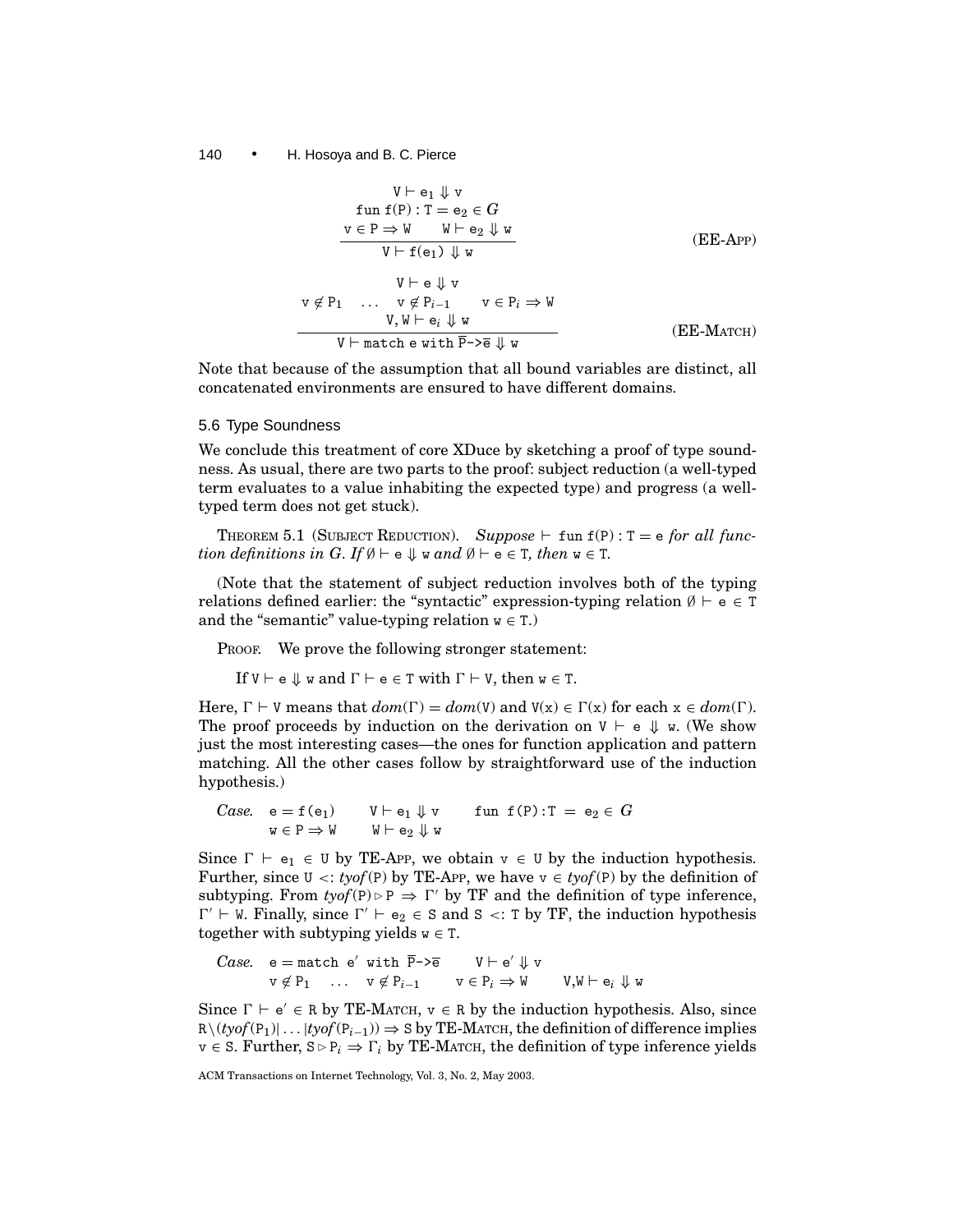$\Gamma_i \vdash$  W and therefore  $\Gamma, \Gamma_i \vdash$  V, W. Finally, since TE-MATCH gives  $\Gamma, \Gamma_i \vdash$   $e_i \in T_i$ , we obtain  $w \in T_i$  by the induction hypothesis. The result follows since  $T_i$  <:  $T_1 | \ldots | T_n. \square$ 

Since we have chosen a big-step semantics, we need to be a little careful about what it means for a term to get stuck. Naively, we might simply say "e is stuck if it is not the case that  $V \vdash e \Downarrow v$  for any v." But this amounts to saying that e is stuck if there is no finite derivation of  $V \vdash e \Downarrow v$ , which is not quite what we want: a finite derivation may fail to exist either because e gets stuck or because it diverges. To precisely capture the notion that "e gets stuck in a finite number of steps," we define the *stuck evaluation* relation  $V \vdash e \nparallel$ , inductively, as follows.

 $-V \vdash \mathbf{1}[\mathbf{e}] \not\Downarrow \text{ if } V \vdash \mathbf{e} \not\Downarrow.$  $-\mathsf{V} \vdash \mathsf{e}_1, e_2 \not\!\downarrow \text{ if either } \mathsf{V} \vdash \mathsf{e}_1 \not\!\downarrow \text{ or } \mathsf{V} \vdash \mathsf{e}_2 \not\!\downarrow.$  $-V \vdash f(e_1) \not\downarrow \text{if}$ (1)  $V \vdash e_1 \not\downarrow, or$ (2)  $V \vdash e_1 \Downarrow v$  and  $v \not\in P$ , where fun  $f(P) : T = e_2 \in G$ , or (3)  $V \vdash e_1 \Downarrow v$  and  $v \in P \Rightarrow W$  and  $W \vdash e_2 \Downarrow$ , where fun  $f(P) : T = e_2 \in G$ .  $-\mathsf{V} \vdash \mathtt{match}$  e with  $\overline{\mathsf{P}}$ ->e  $\mathsf{\not\downarrow}$  if (1)  $V \vdash e \not\downarrow$ , or (2)  $V \vdash e \Downarrow v$  and  $v \in P_i \nightharpoonup W$  for all *i*, or (3)  $V \vdash e \Downarrow v$  and for some *i*,  $v \notin P_1$  ···  $v \notin P_{i-1}$   $v \in P_i \Rightarrow W$   $V, W \vdash e_i \not\downarrow.$ 

Notice that the base cases are the second case for function applications and the second case for the match expression, where the input value does not match the pattern.

THEOREM 5.2 (PROGRESS). Suppose  $\vdash$  fun  $f(P)$ : T = e *for all function definitions in G. Then*  $\emptyset \vdash e \in T$  *implies not*  $\emptyset \vdash e \Downarrow$ .

PROOF. We obtain the result by proving the following stronger statement:

If  $V \vdash e \nparallel$ , then there are no  $\Gamma$  and  $\Gamma$  such that  $\Gamma \vdash e \in \Gamma$  and  $\Gamma \vdash V$ .

The proof of this statement goes by induction on the given derivation of  $V \vdash e \nparallel$ . We show just the interesting cases; the rest proceed by straightforward use of the induction hypothesis.

Case. 
$$
e = f(e_1)
$$
 fun  $f(P):T' = e_2 \in G$   
\n $V \vdash e_1 \Downarrow v$   $v \in P \Rightarrow W$   $W \vdash e_2 \Downarrow$ 

Suppose, for a contradiction, that  $\Gamma \vdash e \in \text{T}$  and  $\Gamma \vdash V$  for some  $\Gamma$ , T. Then, for some S, we have  $\Gamma \vdash e_1 \in S$  and  $S \prec : t \circ f(P)$ , by TE-APP. By subject reduction, we have  $v \in S$  and therefore  $v \in \textit{tyof}(P)$ . In addition, we have, by assumption,  $\vdash$  fun f(P) : T' = e<sub>2</sub>, which implies *tyof* (P)  $\triangleright$  P  $\Rightarrow$   $\Gamma'$  and  $\Gamma' \vdash$  e<sub>2</sub>  $\in$  T'. The former together with  $v \in *tyof*(P)$  and  $v \in P \Rightarrow W$  implies  $\Gamma' \vdash W$ . But, by the induction hypothesis, there are no  $\Gamma''$  and  $T''$  such that  $\Gamma''$  + e<sub>2</sub>  $\in T''$  and  $\Gamma''$  + W—a contradiction.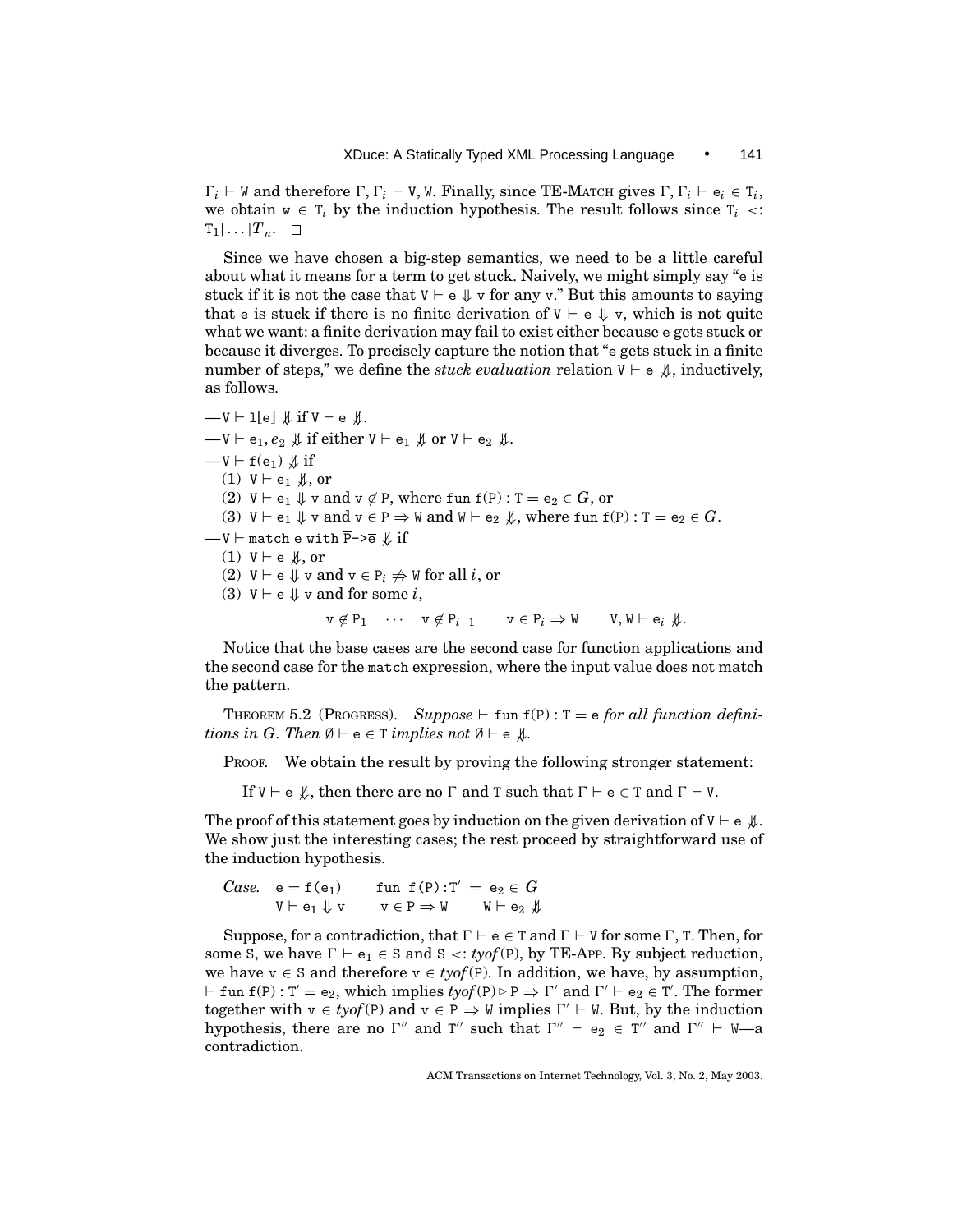*Case.* e = match e' with  $\overline{P}$ ->e  $V \vdash e' \Downarrow v$   $\forall i. v \notin P_i$ 

Suppose that  $\Gamma \vdash e \in \texttt{T}$  and  $\Gamma \vdash V$  for some  $\Gamma$ , T. Then, from TE-MATCH,  $\Gamma \vdash e' \in R$  and  $R \triangleright P_1, \ldots, P_n$  : *exhaustive*. By subject reduction,  $v \in R$ . Together with the definition of exhaustiveness, this implies that  $v \in P_i \Rightarrow W$  for some *i* and W, which contradicts the assumption.

Case. 
$$
e = \text{match } e'
$$
 with  $\overline{P} \rightarrow \overline{e}$   $V \vdash e' \Downarrow v$   
\n $v \notin P_1 \quad \dots \quad v \notin P_{i-1} \quad v \in P_i \Rightarrow W \quad V, W \vdash e_i \Downarrow$ 

Suppose that  $\Gamma \vdash e \in \texttt{T}$  and  $\Gamma \vdash V$  for some  $\Gamma$ , T. Then, from TE-MATCH,  $\Gamma \vdash e' \in R$ . By subject reduction,  $v \in R$ . Since  $v \notin P_j$  for  $j = 1, \ldots, i - 1$ , we have  $v \in R \setminus \{t\}$   $\setminus \ldots \setminus \{t\}$  (P<sub>i-1</sub>). TE-MATCH also tells us that  $(R \setminus \{t\}$   $\setminus \{t\}$ ... \ *tyof* ( $P_{i-1}$ )) ⊳  $P_i$   $\Rightarrow$   $\Gamma_i$ . Together with  $v \in P_i$   $\Rightarrow$  W, we obtain  $\Gamma' \vdash W$ ; hence,  $\Gamma, \Gamma' \vdash V, \mathbb{W}$ . Furthermore, from TE-MATCH, we have  $\Gamma, \Gamma' \vdash e_i \in T$ . But, by the induction hypothesis, there are no  $\Gamma''$  and  $T''$  such that  $\Gamma'' \vdash e_i \in T''$  and  $\Gamma'' \vdash V$ , W—a contradiction.  $\Box$ 

# 6. RELATED WORK

Static typing of programs for XML processing has been approached from several different angles. One popular idea is to embed some schema language for XML into an existing typed language, translating document types into class hierarchies (in an object-oriented language) or algebraic datatypes (in a functional language); such embeddings are sometimes called *data bindings*. Examples of the data-binding approach include HaXML [Wallace and Runciman 1999], Relaxer [Asami 2000], and JAXB [Sun Microsystems 2001]. (There are a large number of software products implementing similar ideas; a comprehensive list can be found at Bourret [2001].) The advantage of this approach is that it can be carried out entirely within an existing language. The cost is that XML values and their corresponding schemas must somehow be translated into the value and type spaces of the host language; this usually involves adding layers of "tagging" that were not present in the original XML documents; this inhibits subtyping and makes programming somewhat less flexible.

The XML processing language XMλ, designed by Meijer and Shields, has basically followed this approach but made a major improvement in flexibility by introducing *type-indexed rows* [Meijer and Shields 1999; Shields and Meijer 2001]. In their type system, a union type  $T|U$  in a DTD is represented by a sum type where each summand is tagged by its type (T or U) itself (whereas most systems in the mapping approach uses a fixed label determined by the order that T or U appears or by some name mangling based on the top-level tags of T or U). Thus, union in  $X\mathbb{M}\lambda$  is commutative, just as in XDuce. This mechanism does not validate some other useful subtyping laws, such as associativity and distributivity of unions (which XDuce does). On the other hand,  $ML\lambda$ 's row polymorphism achieves some additional flexibility in a different direction. For example, they can write a polymorphic function of type  $\forall X \notin \{T, U\}$ .  $(T|X) \rightarrow$  $(U|X)$  (e.g., a function that changes a specific label T to U but leaves the rest of the elements unchanged), which conveys the typing constraint that the type X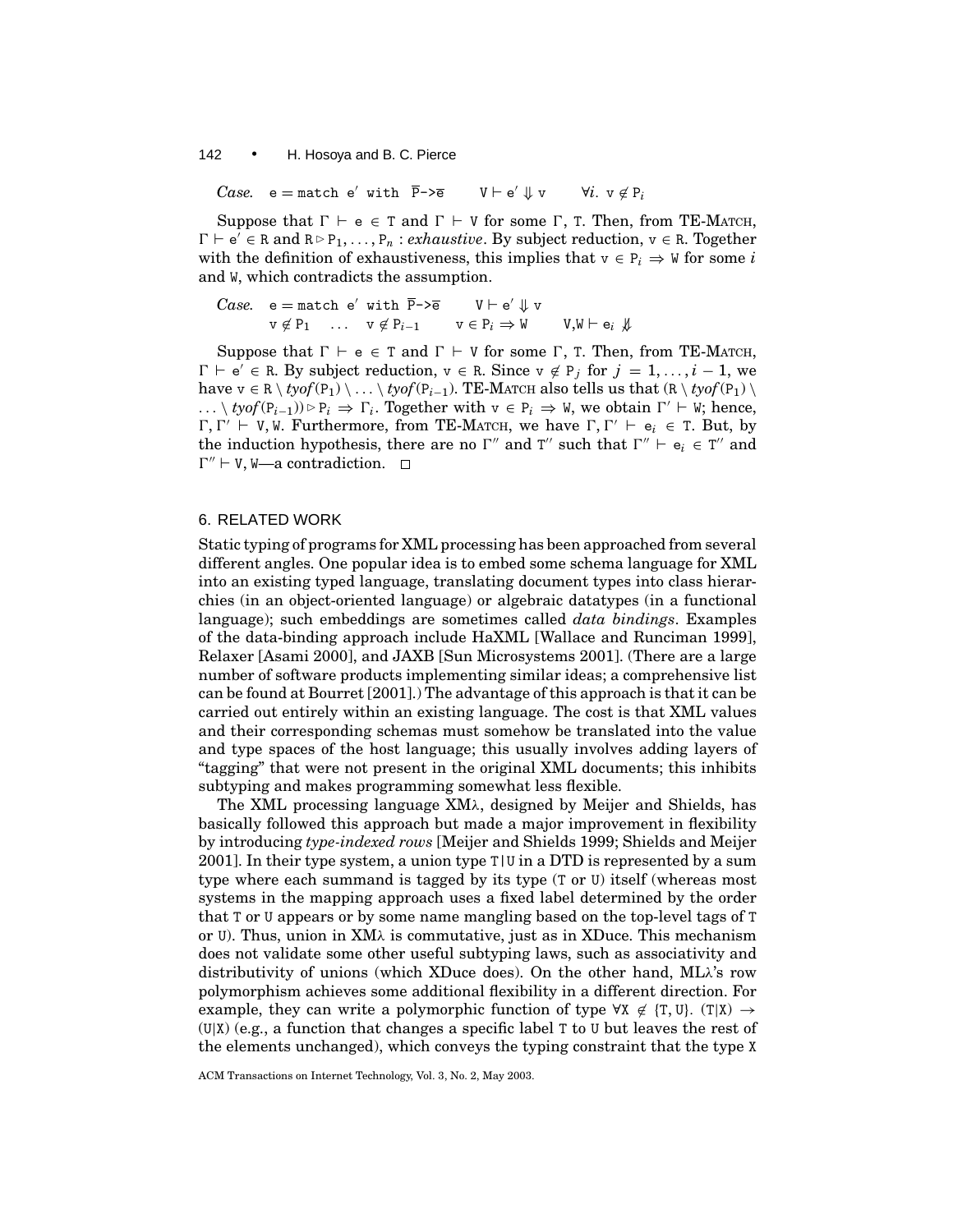unioned with T in the input is exactly the same as the type unioned with U in the output. Such typing constraints cannot be represented using just subtyping.

The query language YAT [Cluet and Simeon 1998; Kuper and Simeon 2001] includes a type system similar to regular expression types. Like XDuce, YAT offers a notion of subtyping for flexibility. However, they adopt a somewhat more restrictive subtyping relation, for example, they do not allow a[T|U] to be a subtype of a  $[T] |a[U]$  (but do allow the other way). This choice was determined by their design goal of attaining efficient layout for large XML databases.

Since its initial publication, our work on XDuce has influenced a number of proposals by other researchers. Fernandez et al. [2001] proposed XML Query Algebra for the basis of XML query processing and optimization, and they use our regular expression types in their type system and our subtyping algorithm in their early implementation. (They are currently working on a W3Cstandardized language XQuery based on their early proposal. Their recent paper reports another approach to combine named and structural subtyping [Siméon and Wadler 2003].) Frisch et al. [2002] have made a significant extension to XDuce in their XML processing language CDuce. In particular, their type system treats higher-order functions as well as intersection and complementation type operators. Our work on regular expression types has also stimulated schema language designs. In particular, Clark's schema language TREX [Clark 2001] adopted a large part of our definition of types; these were carried over into the ISO standard schema language RELAX NG [Clark and Murata 2001]).

At the theoretical level, there have been a number of proposals of typechecking algorithms for various XML processing languages. Milo et al. [2000] have studied a typechecking problem for a general framework called *k-pebble tree transducers*, which can capture a wide range of query languages for XML. In a related vein, Papakonstantinou and Vianu [2000] present a typechecking algorithm for the query language *loto-ql* by using extensions to DTDs. Murata [1997] has developed a typechecking algorithm for his document transformation language with powerful pattern matching. Tozawa [2001] has pursued a typechecking technique for a subset of XSLT. The types used in the techniques in these papers are based on tree automata and are conceptually identical to those of XDuce. On the other hand, the type checking algorithms presented in these papers are "semantically complete" (i.e., given a program, an input type, and an output type, the algorithm returns "yes" *exactly when* the documents produced by the program from the input type always have the output type), while XDuce's is not (since XDuce is Turing complete, demanding this level of precision makes the problem undecidable).

Our investigation of regular expression types was originally motivated by an observation by Buneman and Pierce [1998] that untagged union types correspond naturally to forms of variation found in semistructured databases. The main differences from the present work are that they study unordered record types instead of ordered sequences and do not treat recursive types.

Pattern matching can be found in a wide variety of languages and in a variety of styles. One axis for categorization is how many bindings a pattern match yields. In the *all-matches* style, a pattern match yields a *set* of bindings corresponding to all possible matches. This style is often used in query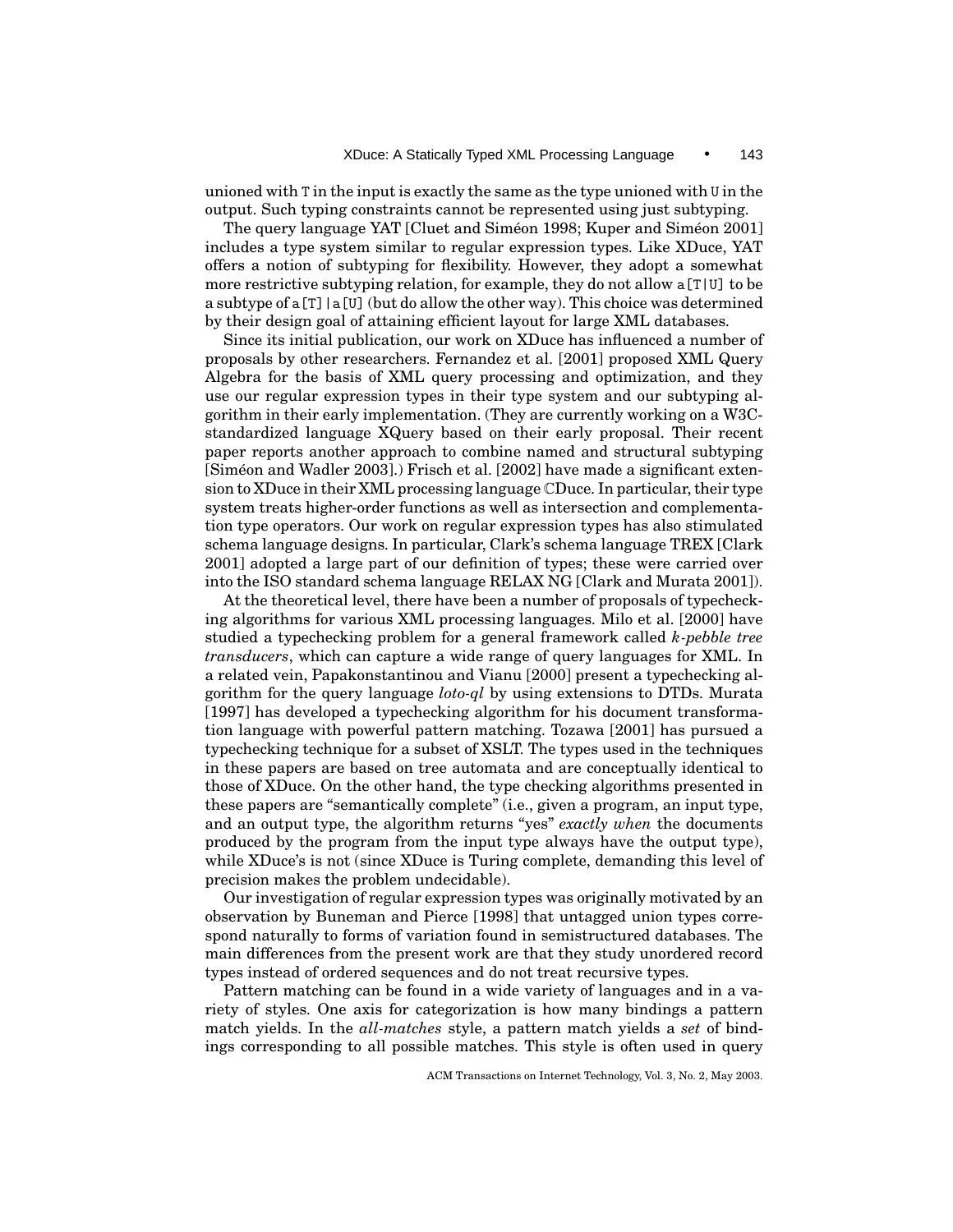languages [Deutsch et al. 1998; Abiteboul et al. 1997; Cluet and Simeon 1998; Cardelli and Ghelli 2001; Neven and Schwentick 2000; Fankhauser et al. 2001] and document processing languages [Clark 1999; Neumann and Seidl 1998; Murata 1997]. In the *single-match* style, a successful match yields just one binding. This style is the one commonly found in functional programming languages [Milner et al. 1990; Leroy et al. 1996; Peyton Jones et al. 1993], and is the one we have followed in XDuce. We are still experimenting with this aspect of the language, however, and hope to incorporate some form of all-match patterns in its successor, Xtatic.

Another axis for comparing pattern matching primitives is the expressiveness of the underlying "logic." Several papers have proposed extension of ML-like pattern matching with recursion  $[F\ddot{a}h]$  and Boyland 1997; Queinnec 1990] with essentially the same expressiveness as ours. Some query languages and document processing languages use pattern matching mechanisms based on tree automata [Neumann and Seidl 1998; Murata 1997] or monadic second-order logic (which has a strong connection to tree automata) [Neven and Schwentick 2000], and therefore they have a similar expressiveness to our pattern matching. TQL [Cardelli and Ghelli 2001] has a powerful pattern matching facility based on Ambient Logic [Cardelli and Gordon 2000]. Since Ambient Logic allows arbitrary logical operators (union, intersection, and complementation), this suggests that its expressiveness should be similar to tree automata. However, an exact comparison is difficult, since their underlying data model is unordered trees. On the other hand, pattern matching based on *regular path expressions*, popular in query languages for semistructured data [Deutsch et al. 1998; Abiteboul et al. 1997; Cluet and Simeon 1998], is less ´ expressive than tree automata. For instance, these patterns cannot express constraints like "match subtrees that contain *exactly* these labels." Both tree automata and regular path expressions can express extraction of data from an arbitrarily nested tree structure (although, with the single-match style, the usefulness of such deep matching is questionable; a related discussion can be found in our previous paper on pattern matching [Hosoya and Pierce 2001]).

Thiemann has proposed a technique to encode DTDs by Haskell's type classes and thereby statically ensure the validity of dynamically generated XML documents [Thiemann 2002]. His technique is implemented as a pure Haskell library, requiring no language extension. On the other hand, his proposal is limited to generating documents and provides no facility to deconstruct or analyze input XML documents.

Christensen et al. [2002a] have designed a domain-specific language <bigwig> for programming interactive Web services [Brabrand et al. 2002] and its successor. They employ an interprocedural flow analysis for statically validating XML documents produced by programs [Brabrand et al. 2001]. Their analysis is, unlike ours, capable of checking programs with no type annotations. They have a unique programming feature called *templates*, which are documents with *gaps* and allow us to fill other document fragments (or even other templates) in them. Although JWig currently has no support for processing input documents, they also propose a mechanism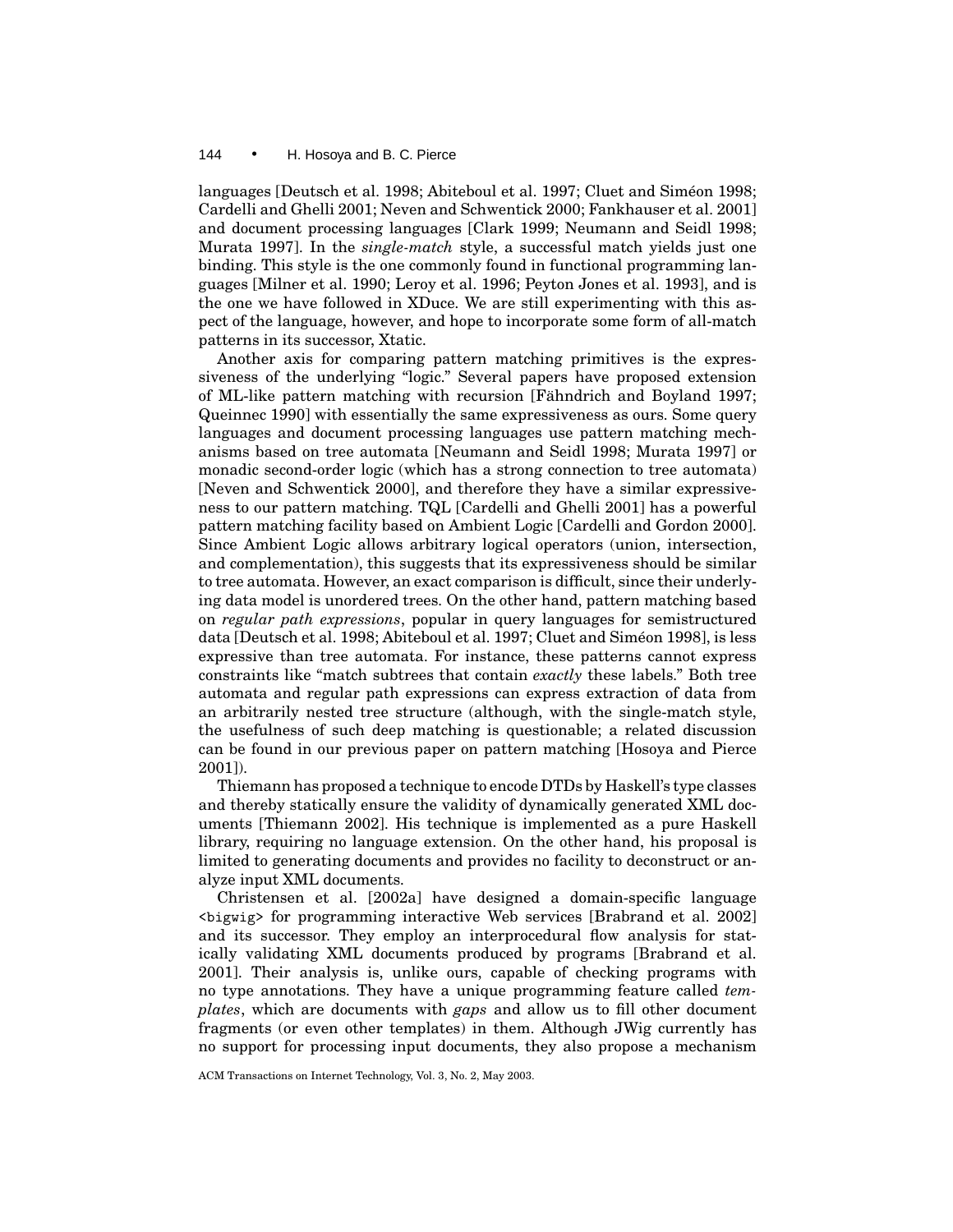called *gapify*, which turns an input document (without gaps) into a template [Christensen et al. 2002b].

# 7. CONCLUSIONS

XDuce is a typed programming language that takes XML documents (sequences of nodes) as primitive values. It provides constructors and deconstructors (pattern matching) for such sequences and uses regular expression types for describing their structure statically. The correspondence between types and finite tree automata gives the language a powerful mathematical foundation, leading to a simple, clean, and flexible design.

We regard XDuce as a good first step in the direction of "native programming language support" for XML. However, a number of significant issues remain to be considered before its innovations can be offered to mainstream XML programmers.

First, the XDuce type system needs to be extended to handle common features found in real-world schema languages. One is a support for XML attributes. Among different styles of treatments, we adopt RELAX NG's approach [Clark and Murata 2001], which symmetrically handles constraints on elements and attributes. Murata and the first author of the present paper have just figured out the imposed algorithmic issues [Hosoya and Murata 2002]. Another issue that has to be addressed is typing for unordered data, which are useful for representing records, for example. A clean solution is to introduce so-called shuffle (or interleave) operator as in RELAX NG. However, it is an open question whether we can test inclusion or compute intersection or difference with a reasonable efficiency.

Second, in writing programs more substantial than trivial XML transformations, we almost always need other kinds of data structures than sequences, such as hash tables and arrays. For this, we are now pursuing the direction of taking some existing popular programming language (such as Java or C#) and mixing its type system with regular expression types. In this way, we can avoid reinventing existing language features and libraries, as well as easily invite people who have been working on XML with such languages.

Third, with such a mixed type system, we will need several more advanced typing features. One is parametric polymorphism. (Currently, neither Java or C# supports this, but since they are planning to do so, we will have to figure out how to deal with it.) Another is typing for imperative operations on XML data. Currently, XDuce disallows modification of values and this might be too rigid for many programmers. Technically, both parametric polymorphism and destructive operations are nontrivial.

We are now working on the design of a successor to XDuce, named Xtatic, which aims to address these issues in the context of a  $C#$  extension with regular expression types and pattern matching.

### ACKNOWLEDGMENTS

Our main collaborator in the XDuce project, Jérôme Vouillon, contributed a number of ideas, both in the design presented here and in the XDuce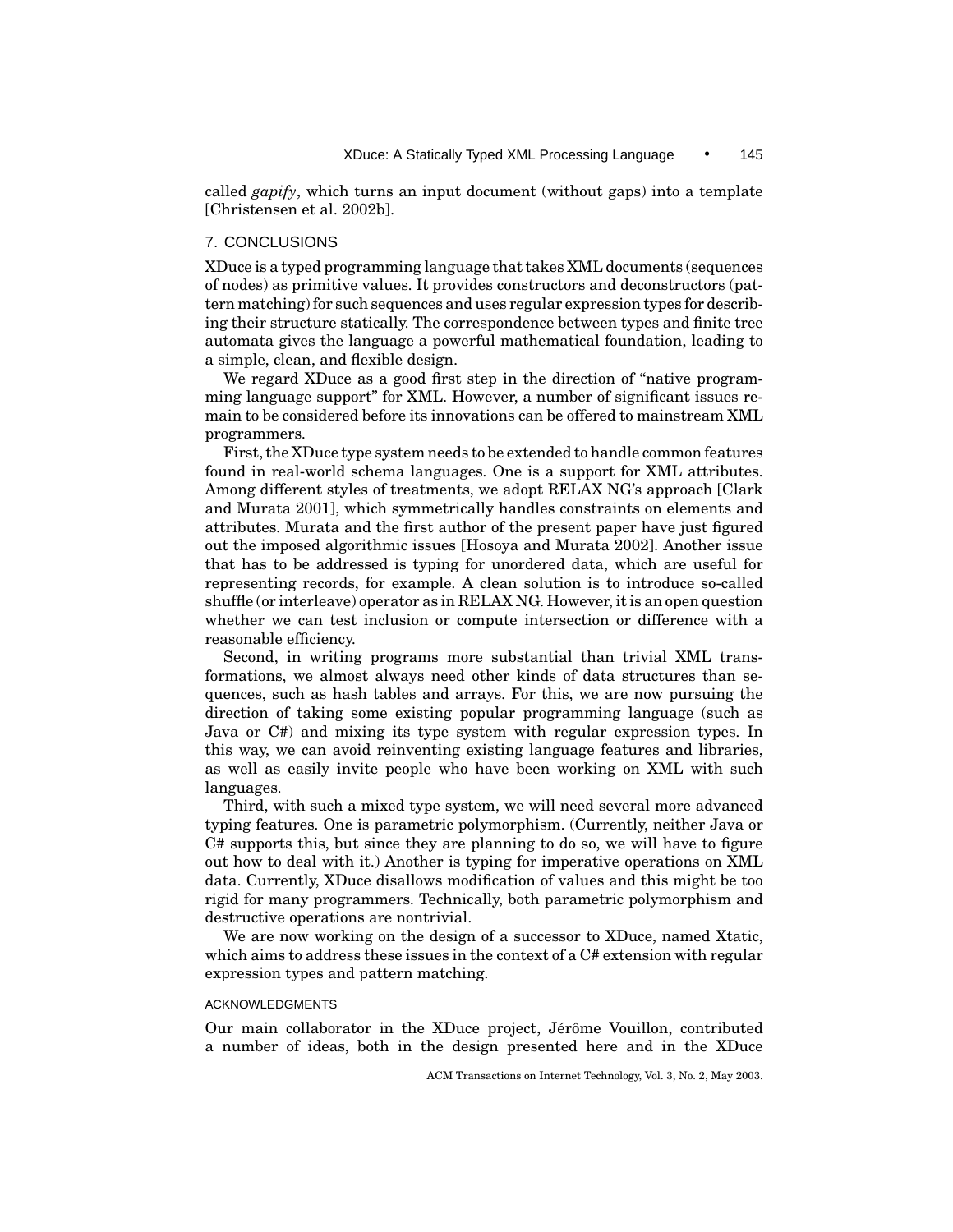implementation. We are also grateful to the other XDuce team members (Peter Buneman, Vladimir Gapayev, Michael Levin, and Phil Wadler). We have learned a great deal from discussions with the DB Group and the PL Club at Penn and with members of Professor Yonezawa's group at Tokyo.

#### REFERENCES

- ABITEBOUL, S., QUASS, D., MCHUGH, J., WIDOM, J., AND WIENER, J. L. 1997. The Lorel query language for semistructured data. *Int. J. Dig. Lib. 1*, 1, 68–88.
- ASAMI, T. 2000. Relaxer. http://www.asahi-net.or.jp/~ dp8t-asm/java/tools/Relaxer/index. html.
- BOURRET, R. 2001. XML data binding resources. http://www.rpbourret.com/xml/XMLData-Binding.htm.
- BRABRAND, C., MøLLER, A., AND SCHWARTZBACH, M. I. 2001. Static validation of dynamically generated HTML. In *Workshop on Program Analysis for Software Tools and Engineering (PASTE'01)*.
- BRABRAND, C., MøLLER, A., AND SCHWARTZBACH, M. I. 2002. The <bigwig> project. *ACM Trans. Inter. Tech. (TOIT)*.
- BRAY, T., PAOLI, J., SPERBERG-MCQUEEN, C. M., AND MALER, E. 2000. Extensible markup language (XMLTM). http://www.w3.org/XML/.
- BRÜGGEMANN-KLEIN, A. 1993. Regular expressions into finite automata. *Theoret. Comput. Sci. 120*, 197–213.
- BUNEMAN, P. AND PIERCE, B. 1998. Union types for semistructured data. In *Proceedings of the International Database Programming Languages Workshop*. Lecture Notes in Computer Science, vol. 1686. Springer-Verlag, New York.
- CARDELLI, L. AND GHELLI, G. 2001. A query language for semistructured data based on the ambient logic. In *Proceedings of the 10th European Symposium on Programming.* Lecture Notes in Computer Science, vol. 2028. Springer-Verlag, New York, pp. 1–22.
- CARDELLI, L. AND GORDON, A. D. 2000. Anytime, anywhere. Modal logics for mobile ambients. In *Proceedings of the 27th ACM Symposium on Principles of Programming Languages*. ACM, New York, 365–377.
- CHRISTENSEN, A. S., MøLLER, A., AND SCHWARTZBACH, M. I. 2002a. Extending Java for high-level web service construction. *ACM Trans. Inter. Tech. (TOIT)*.
- CHRISTENSEN, A. S., MøLLER, A., AND SCHWARTZBACH, M. I. 2002b. Static analysis for dynamic xml. In *PLAN-X: Programming Language Technologies for XML*.
- CLARK, J. 1999. XSL Transformations (XSLT). http://www.w3.org/TR/xslt.
- CLARK, J. 2001. TREX: Tree Regular Expressions for XML. http://www.thaiopensource. com/trex/.
- CLARK, J. AND MURATA, M. 2001. RELAX NG. http://www.relaxng.org.
- CLUET, S. AND SIMÉON, J. 1998. Using YAT to build a web server. In *Proceedings of the International Workshop on the Web and Databases (WebDB)*.
- COMON, H., DAUCHET, M., GILLERON, R., JACQUEMARD, F., LUGIEZ, D., TISON, S., AND TOMMASI, M. 1999. Tree automata techniques and applications. Draft book; available electronically on http://www.grappa.univ-lille3.fr/tata.
- DEUTSCH, A., FERNANDEZ, M., FLORESCU, D., LEVY, A., AND SUCIU, D. 1998. XML-QL: A Query Language for XML. http://www.w3.org/TR/NOTE-xml-ql.
- FÄHNDRICH, M. AND BOYLAND, J. 1997. Statically checkable pattern abstractions. In *Proceedings of the International Conference on Functional Programming (ICFP)*. 75–84.
- FALLSIDE, D. C. 2001. XML Schema Part 0: Primer, W3C Recommendation. http://www.w3. org/TR/xmlschema-0/.
- FANKHAUSER, P., FERNÁNDEZ, M., MALHOTRA, A., RYS, M., SIMÉON, J., AND WADLER, P. 2001. XQuery 1.0 Formal Semantics. http://www.w3.org/TR/query-semantics/.
- FERNÁNDEZ, M. F., SIMÉON, J., AND WADLER, P. 2001. A semi-monad for semi-structured data. In *Proceedings of 8th International Conference on Database Theory (ICDT 2001)*, J. V. den Bussche and V. Vianu, Eds. Lecture Notes in Computer Science, vol. 1973. Springer-Verlag, New York, 263–300.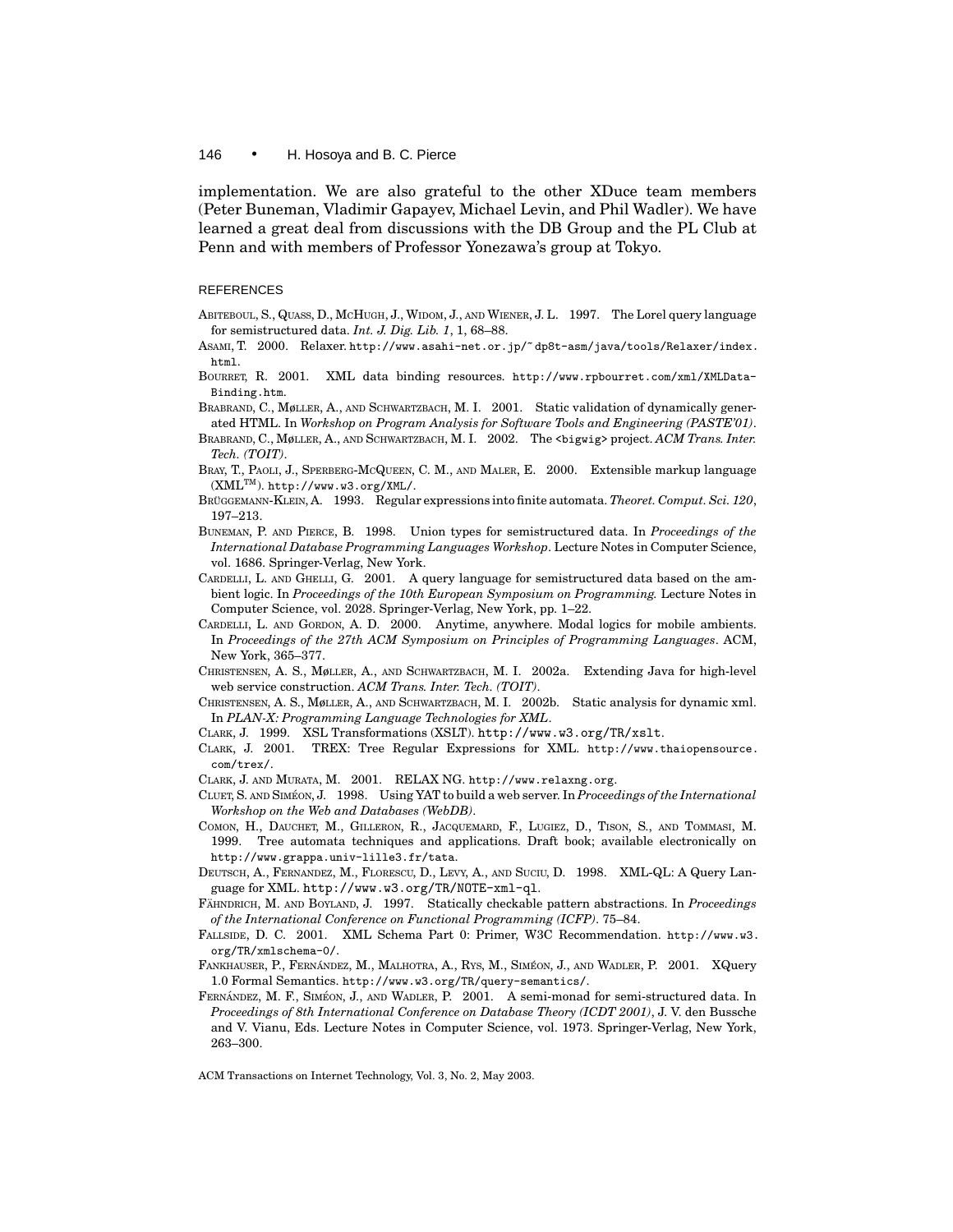- FRISCH, A., CASTAGNA, G., AND BENZAKEN, V. 2002. Semantic subtyping. In *Proceedings of the 17th Annual IEEE Symposium on Logic in Computer Science*. IEEE Computer Society Press, Los Alamitos, Calif.
- HOSOYA, H. 2003. Regular expression pattern matching—A simpler design. Tech. Rep. 1397, RIMS, Kyoto University, Kyoto, Japan.
- HOSOYA, H., AND MURATA, M. 2002. Validation and Boolean operations for attribute-element constraints. In *Programming Languages Technologies for XML (PLAN-X)*. 1–10.
- HOSOYA, H. AND PIERCE, B. C. 2000. XDuce: A typed XML processing language (preliminary report). In *Proceedings of 3rd International Workshop on the Web and Databases (WebDB2000)*. Lecture Notes in Computer Science, vol. 1997. Springer-Verlag, New York, 226–244.
- HOSOYA, H. AND PIERCE, B. C. 2001. Regular expression pattern matching for XML. In *Proceedings of the 25th Annual ACM SIGPLAN-SIGACT Symposium on Principles of Programming Languages*. ACM, New York, 67–80.
- HOSOYA, H., VOUILLON, J., AND PIERCE, B. C. 2000. Regular expression types for XML. In *Proceedings of the International Conference on Functional Programming (ICFP)*. 11–22. (Full version under submission to TOPLAS.)
- KLARLUND, N., MøLLER, A., AND SCHWARTZBACH, M. I. 2000. DSD: A schema language for XML. http://www.brics.dk/DSD/.
- KUPER, G. M. AND SIMÉON, J. 2001. Subsumption for XML types. In *Proceedings of the International Conference on Database Theory (ICDT'2001)*. London, England.
- LEROY, X., VOUILLON, J., DOLIGEZ, D., GARRIGUE, J., REMY, D., AND VOUILLON, J. 1996. The Objective Caml system. Software and documentation available on the Web, http://pauillac. inria.fr/ocaml/.
- MEIJER, E. AND SHIELDS, M. 1999. XMλ: A functional programming language for constructing and manipulating XML documents. Submitted to USENIX 2000 Technical Conference.
- MILNER, R., TOFTE, M., AND HARPER, R. 1990. *The Definition of Standard ML*. The MIT Press, Cambridge, Mass.
- MILO, T., SUCIU, D., AND VIANU, V. 2000. Typechecking for XML transformers. In *Proceedings of the 19th ACM SIGMOD-SIGACT-SIGART Symposium on Principles of Database Systems*. ACM, New York, 11–22.
- MURATA, M. 1997. Transformation of documents and schemas by patterns and contextual conditions. In *Principles of Document Processing '96*. Lecture Notes in Computer Science, vol. 1293. Springer-Verlag, 153–169.
- NEUMANN, A. AND SEIDL, H. 1998. Locating matches of tree patterns in forests. In *Proceedings of the 18th Symposium on Foundations of Software Technology and Theoretical Computer Science.* Lecture Notes in Computer Science, vol. 1530. Springer-Verlag, New York, 134–145.
- NEVEN, F. AND SCHWENTICK, T. 2000. Expressive and efficient pattern languages for tree-structured data. In *Proceedings of the 19th ACM SIGMOD-SIGACT-SIGART Symposium on Principles of Database Systems*. ACM, New York, 145–156.
- PAPAKONSTANTINOU, Y. AND VIANU, V. 2000. DTD Inference for Views of XML Data. In *Proceedings of the 19th ACM SIGMOD-SIGACT-SIGART Symposium on Principles of Database Systems*, (Dallas, Tex). ACM, New York, 35–46.
- PEYTON JONES, S. L., HALL, C. V., HAMMOND, K., PARTAIN, W., AND WADLER, P. 1993. The Glasgow Haskell compiler: A technical overview. In *Proceedings of the UK Joint Framework for Information Technology (JFIT) Technical Conference*.
- PIERCE, B. C. 2002. *Types and Programming Languages*. MIT Press, Cambridge, Mass.
- QUEINNEC, C. 1990. Compilation of non-linear, second order patterns on s-expressions. In *Programming Language Implementation and Logic Programming, 2nd International Workshop (PLILP'90)*. Lecture Notes in Computer Science. Springer-Verlag, New York, 340–357.
- SEIDL, H. 1990. Deciding equivalence of finite tree automata. *SIAM J. Comput. 19*, 3 (June), 424–437.
- SHIELDS, M. AND MEIJER, E. 2001. Type-indexed rows. In *Proceedings of the 25th Annual ACM SIGPLAN-SIGACT Symposium on Principles of Programming Languages* (London, England). ACM, New York.
- SIMEON, J. AND WADLER, P. 2003. The essence of XML. In *Proceedings of the ACM SIGPLAN*-*SIGACT Symposium on Principles of Programming Languages*.